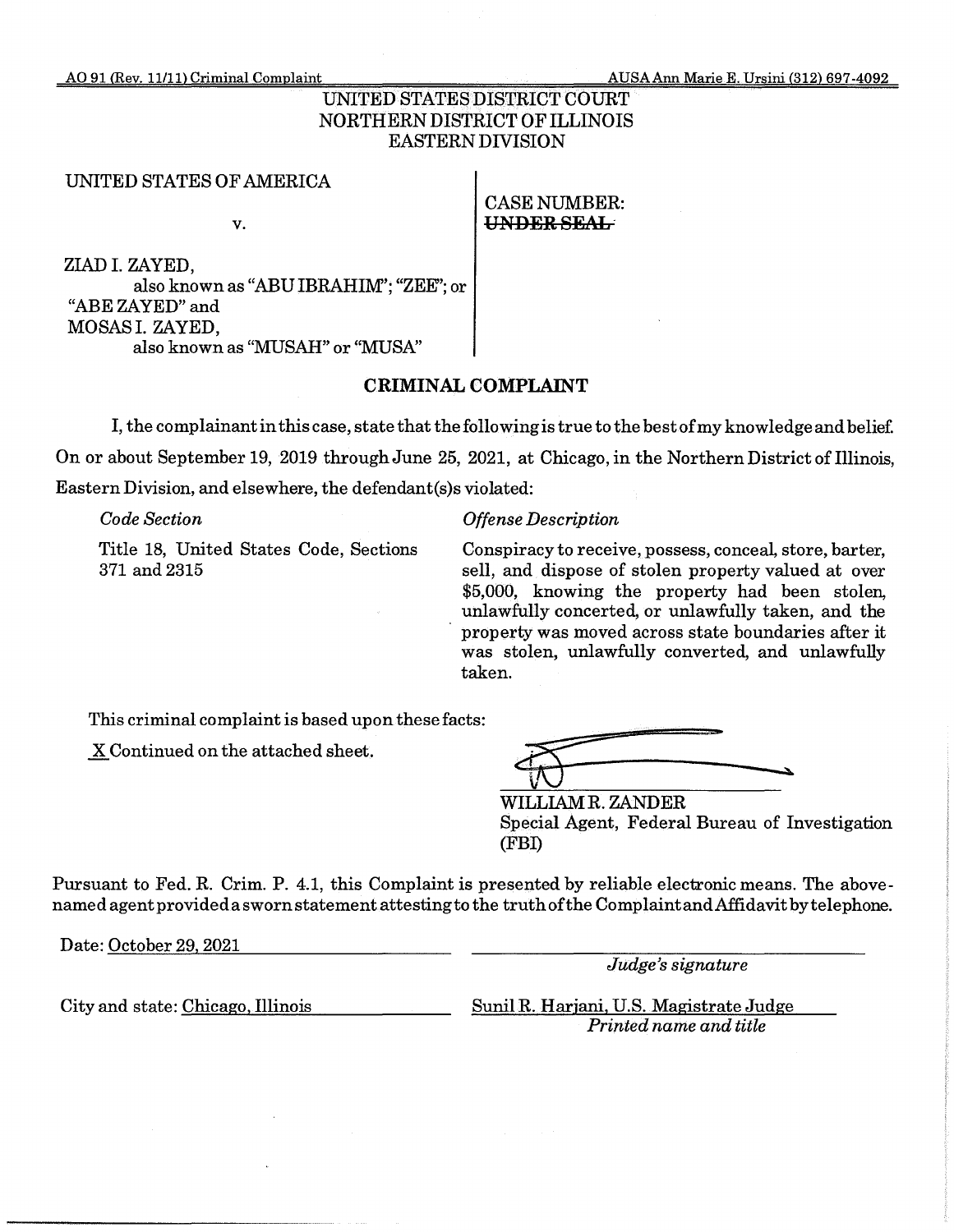# UNITED STATES DISTRICT COURT NORTHERN DISTRICT OF ILLINOIS

## **AFFIDAVIT**

I, WILLIAM R. ZANDER, being duly sworn, state as follows:

# **I. BACKGROUND**

1. I am a Special Agent with the Federal Bureau of Investigation (FBI). I have been so employed since approximately July 2017 and I am currently assigned to the Joint Terrorism Task Force ("JTTF").

2. As part of my duties as an FBI Special Agent, I investigate criminal violations relating to foreign and domestic terrorism. In the regular scope of my duties while assigned to the FBI Chicago JTTF, I have assisted in state and federal investigations pertaining to receipt and sale of stolen goods and have been involved in multiple investigations pertaining to the financial support of foreign terrorist organizations. I was previously assigned to a Safe Streets Task Force specializing in the investigations of criminal violations relating to homicide, gang activity, and the trafficking of narcotics.

3. This affidavit is submitted in support of a criminal complaint alleging that Ziad I. ZAYED ("ZIAD"), also known as "ABU IBRAHIM," "ZEE," and "ABE ZAYED," and Mosas I. ZAYED ("MOSAS"), also known as "MUSAH" and "MUSA," (collectively, "the ZAYEDs") have violated Title 18, United States Code, Sections 371 and 2315. Because this affidavit is being submitted for the limited purpose of establishing probable cause in support of a criminal complaint charging the ZAYEDs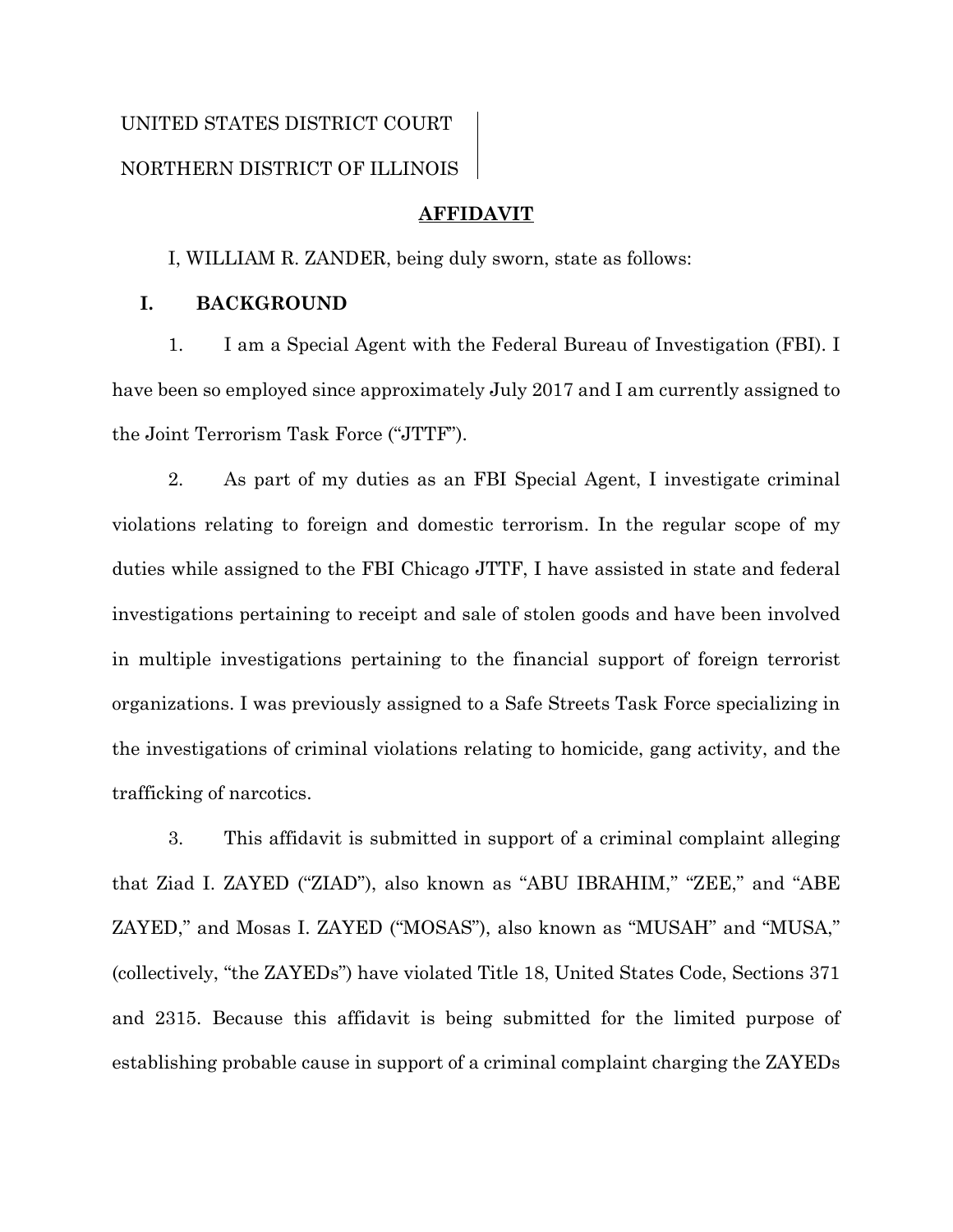with conspiring to receive, possess, conceal, store, barter, sell, and dispose of stolen goods, in violation of Title 18, United States Code, Section 371 and 2315 (the "**Subject Offense**"), I have not included each and every fact known to me concerning this investigation. I have set forth only the facts that I believe are necessary to establish probable cause to believe that the defendants committed the offense alleged in the complaint.

4. This affidavit is based on my personal knowledge, information provided to me by other law enforcement agents, and information I received from people with knowledge regarding relevant facts.

### **II. FACTS SUPPORTING PROBABLE CAUSE**

#### **A. OVERVIEW**

5. As described in more detail below, the ZAYEDs, with other coconspirators, operated a fencing operation in Chicago. The ZAYEDs used WhatsApp, an encrypted messaging application, to disseminate up to date price lists of indemand electronics to their customer base. From these communications and word of mouth, the ZAYEDs publicized their willingness to purchase new electronics for cash, including smartphones and smartphone accessories, gaming systems, and other home electronics. The people who sold goods to the ZAYEDs acquired electronics through a variety of means, to include using stolen identities, making fraudulent credit card purchases, or stealing cargo from trains or electronics stores. The ZAYEDs, with others, use Crestwood Electronics, Inc. and other business locations to receive,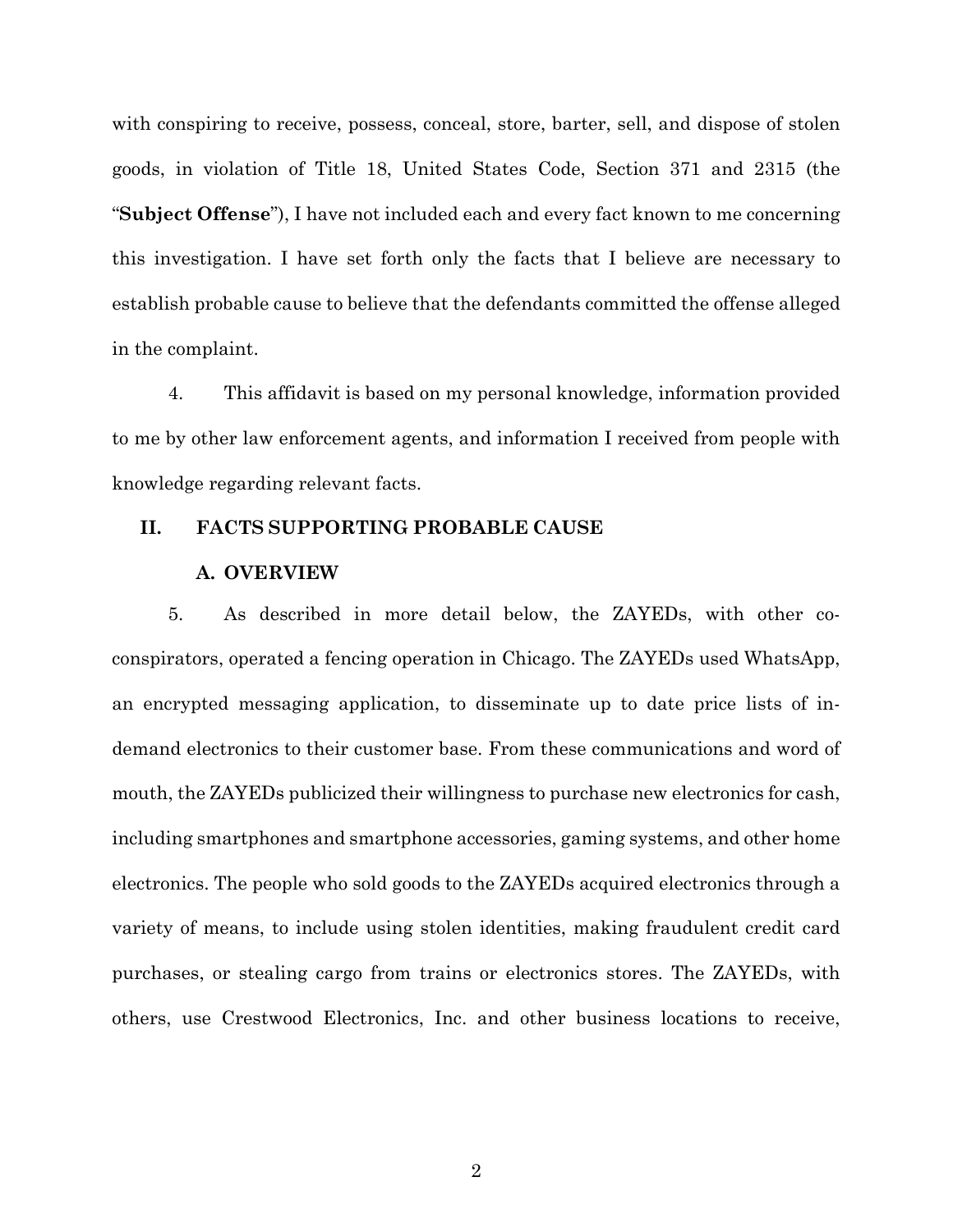inspect, repackage, and ship stolen electronic devices to resellers out of state and overseas.

6. In some cases, the ZAYEDs purchased electronics after being explicitly told the electronics were stolen, as in the case of sales made by an FBI Undercover Employee ("UCE"), detailed below. Based on my training and experience, the pattern of purchases by the ZAYEDs, statements by the UCE related to his/her sale of stolen merchandise, the ZAYED's advertisements of prices well below retail for high end electronics, and the use of multiple and false sender identities on shipped packages, I believe the ZAYEDs were aware that their customers were selling them stolen or fraudulently obtained items and were purchasing such goods knowingly.

7. As described below, the ZAYEDs used FedEx to ship the stolen items in interstate and foreign commerce. The ZAYEDs shipped merchandise from Crestwood almost daily. The ZAYEDs have used different and false information on their outbound shipping labels, including using different company and individual names, as well as addresses, as the purported senders of the packages. Law enforcement officers have confirmed through serial numbers, as discussed below, that several shipments from the ZAYEDs to their resellers contained stolen or fraudulently obtained goods.

### Businesses Operated by the ZAYEDs

### *Crestwood Electronics, Inc.*

8. According to Illinois Secretary of State records, ZIAD is the president and agent for Crestwood Electronics, Inc. ("Crestwood"), and the business has an active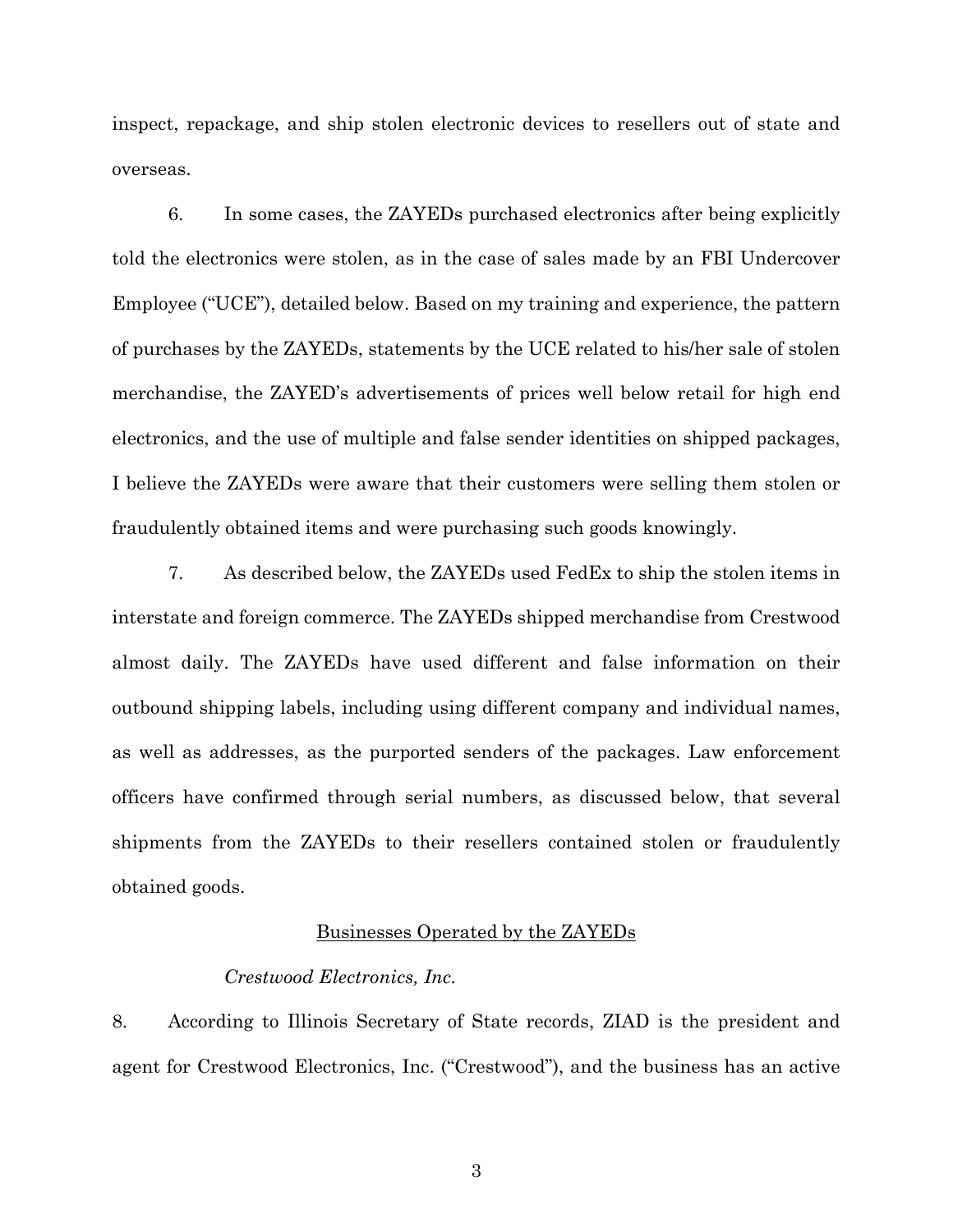state license. Based on surveillance, Crestwood prominently displays signs in its storefront which advertise that it buys used cellphones and electronics. Although Crestwood engages in some in-store business activity (for example, repairing cracked phone screens), based on physical surveillance, financial records, WhatsApp chats, and interviews much of their business appears to be purchasing, re-packaging, and re-selling and shipping electronics.

9. Based on physical surveillance from January 2020 to present, Crestwood is ZIAD's primary place of employment and MOSAS is present at Crestwood approximately two to three days a week. Based on surveillance, both ZIAD and MOSAS appear to be involved in Crestwood's day-to-day operations.

# *Zee's Trading*

10. Zee's Trading Inc., according to Illinois Secretary of State Business records, is located the same address as Crestwood. ZIAD is listed as the agent and president of the Zee's Trading Inc. FedEx shipping records confirmed that ZIAD and MOSAS also use the "Zee's Trading" business name when shipping packages from the Crestwood address to locations outside of Illinois.

### *Kiswani Trading*

11. According to Illinois Secretary of State Business records, Kiswani Trading, Inc. (a/k/a Kiswani Tejara), was dissolved on August 9, 2019. A listing on the Illinois Secretary of State website cited MOSAS as the primary agent, president and CEO of the organization. Although records indicate that the corporation was dissolved in August 2019 and there is no physical storefront associated with the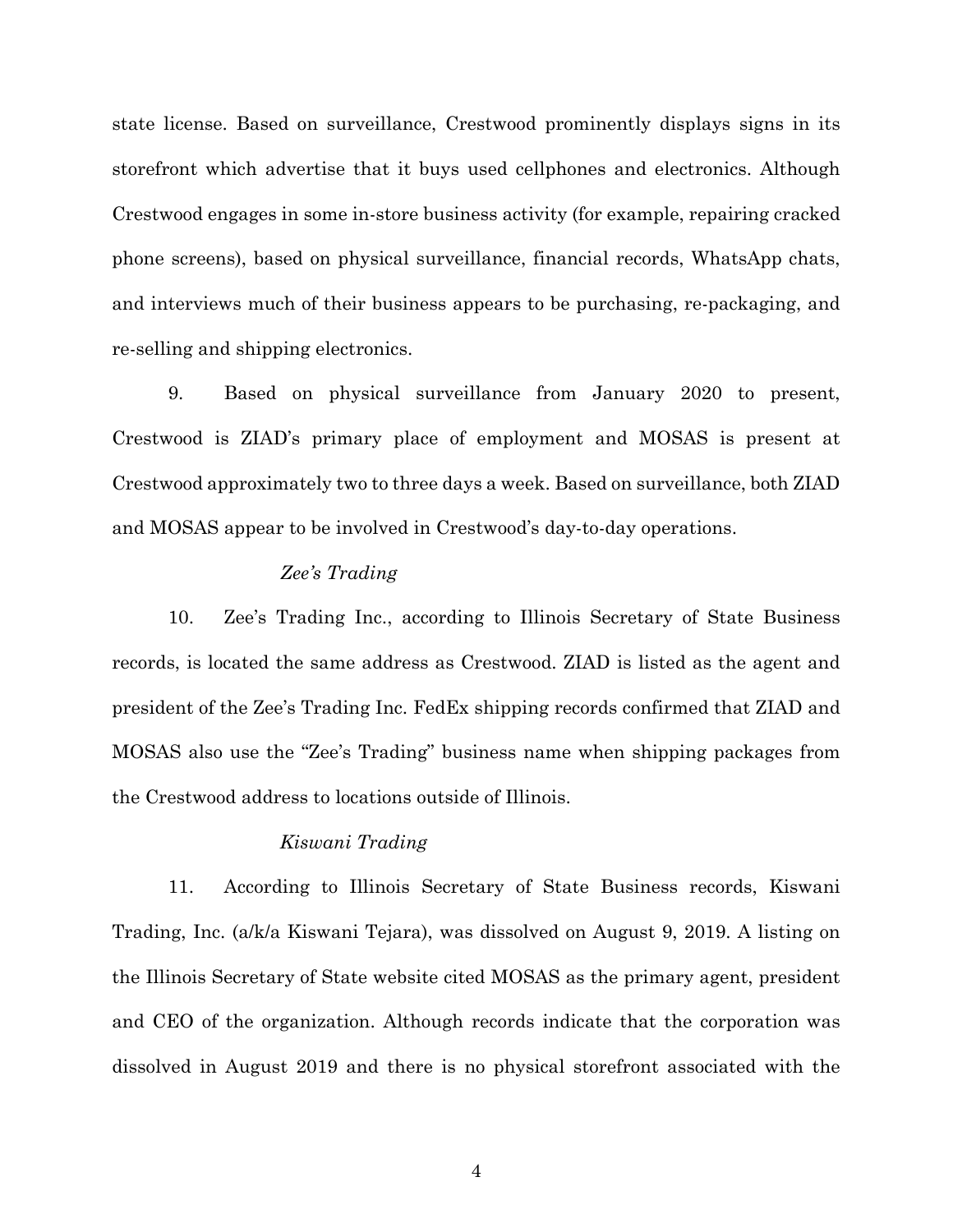business, financial records indicate that MOSAS opened a bank account at J.P. Morgan Chase on or around October 13, 2020 under the name Kiswani Tejara, an alias business name associated with Kiswani Trading, which shares the name "Kiswani", and that the account remained open and active as of June 2021.

### *Company I*

12. Company I, located in Chicago, is, according to physical surveillance, an active business and CO-CONSPIRATOR 1's primary place of work. A search of Illinois Secretary of State Business records did not return results for a business license under Company I's name. Signs on the outside of the storefront indicate the store is a general merchandise, grocery, cellular, beauty supply, and clothing store.

# **B. THE ZAYEDS' PURCHASE, SALE AND SHIPMENT OF STOLEN GOODS**

#### 1) September 2020 Railcar Thefts and Sales of Stolen Laptops

13. As described below, in September 2020, the ZAYEDs resold and shipped stolen laptops from Crestwood to Company K, a New York-based wholesale electronics import/export company with a warehouse located in Brooklyn New York.

### *August 31, 2020 Shipment*

14. On August 31, 2020, Company  $D^1$  shipped approximately 505 new laptop computers from their facility in California by FedEx railway to a customer in New Jersey. According to FedEx records, the laptops arrived on a railcar in Hodgkins,

<sup>&</sup>lt;sup>1</sup> According to open-source research, Company D is a Taiwanese multinational hardware and electronics corporation specializing in advanced electronics technology. Company D also maintains an American headquarters in San Jose, California.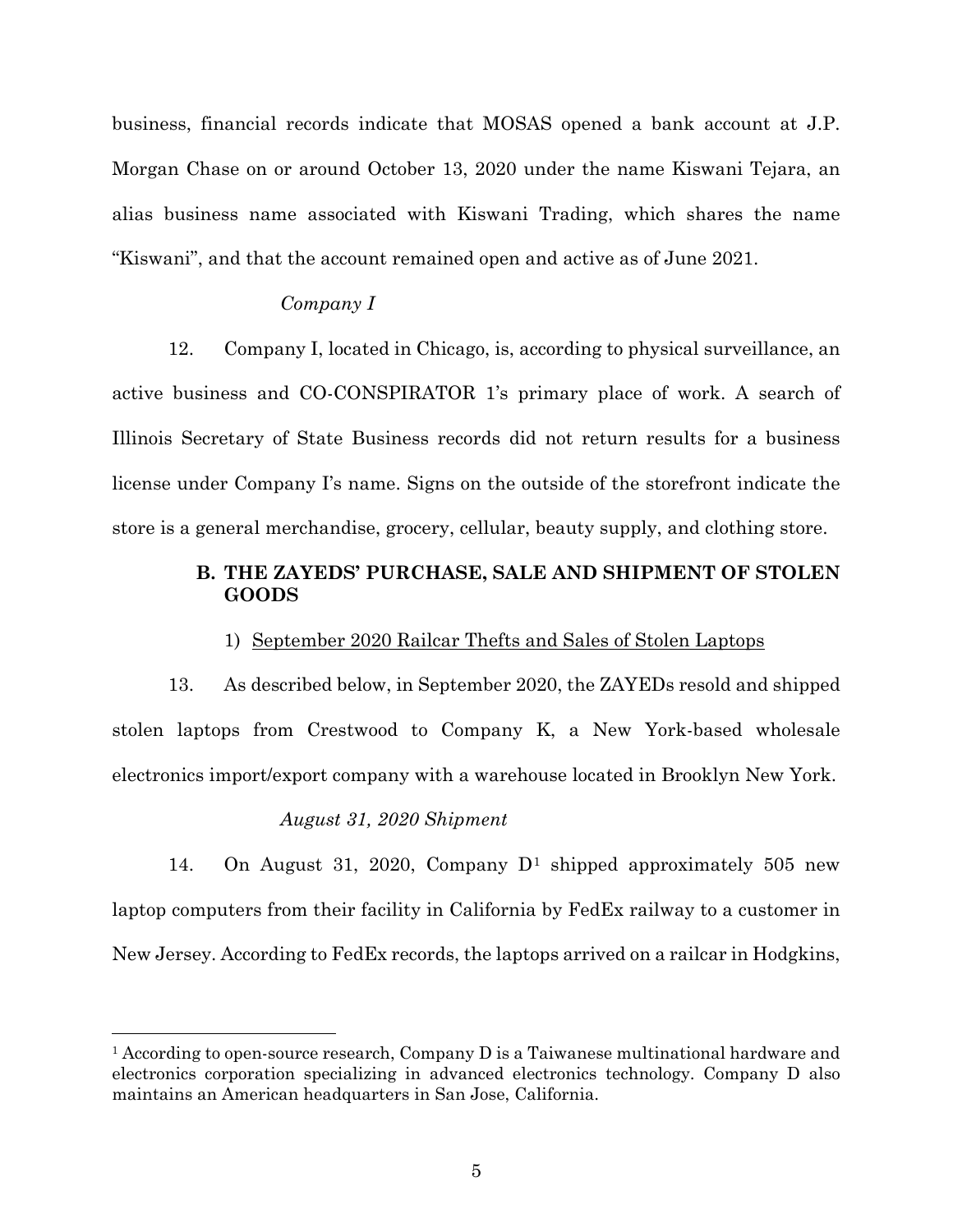Illinois on September 1, 2020; however, on September 4, 2020, the shipment was declared "Delay in Transit" by FedEx. Based on conversations with FedEx representatives and records from Company D officials, I know that the laptops never arrived at their intended destination in New Jersey. Company D later filed an insurance claim for 151 of the laptops, claiming a loss valued at \$65,249.93.

15. On September 9, 2020, in a WhatsApp group text, a Company K employee sent ZIAD and MOSAS a purchase order request which listed 144 Company D laptops. According to the purchase order from Company K, the ZAYEDs sold the 144 laptops to Company K for \$47,200. Law enforcement agents also reviewed a purchase order sent from Company K to the ZAYEDs that included serial numbers for the laptops. Law enforcement compared these serial numbers with numbers provided by Company D and confirmed that the 144 laptops sold by the ZAYEDs to Company K were a part of the order of 505 laptops shipped by Company D and are believed to have been stolen from a railcar near Chicago, Illinois on or around September 4, 2020.

### *September 15, 2020, Shipment*

16. Separately, on or around September 21, 2020, the ZAYEDs resold and shipped approximately 519 stolen laptops from Crestwood to Company K.

17. Records provided to law enforcement officials from Company D indicated that, on September 15, 2020, Company D shipped 251 laptop computers via rail from their distribution facility in California with an intended destination of Montgomery, New York. On September 16, 2020, 315 Company D laptops were shipped from the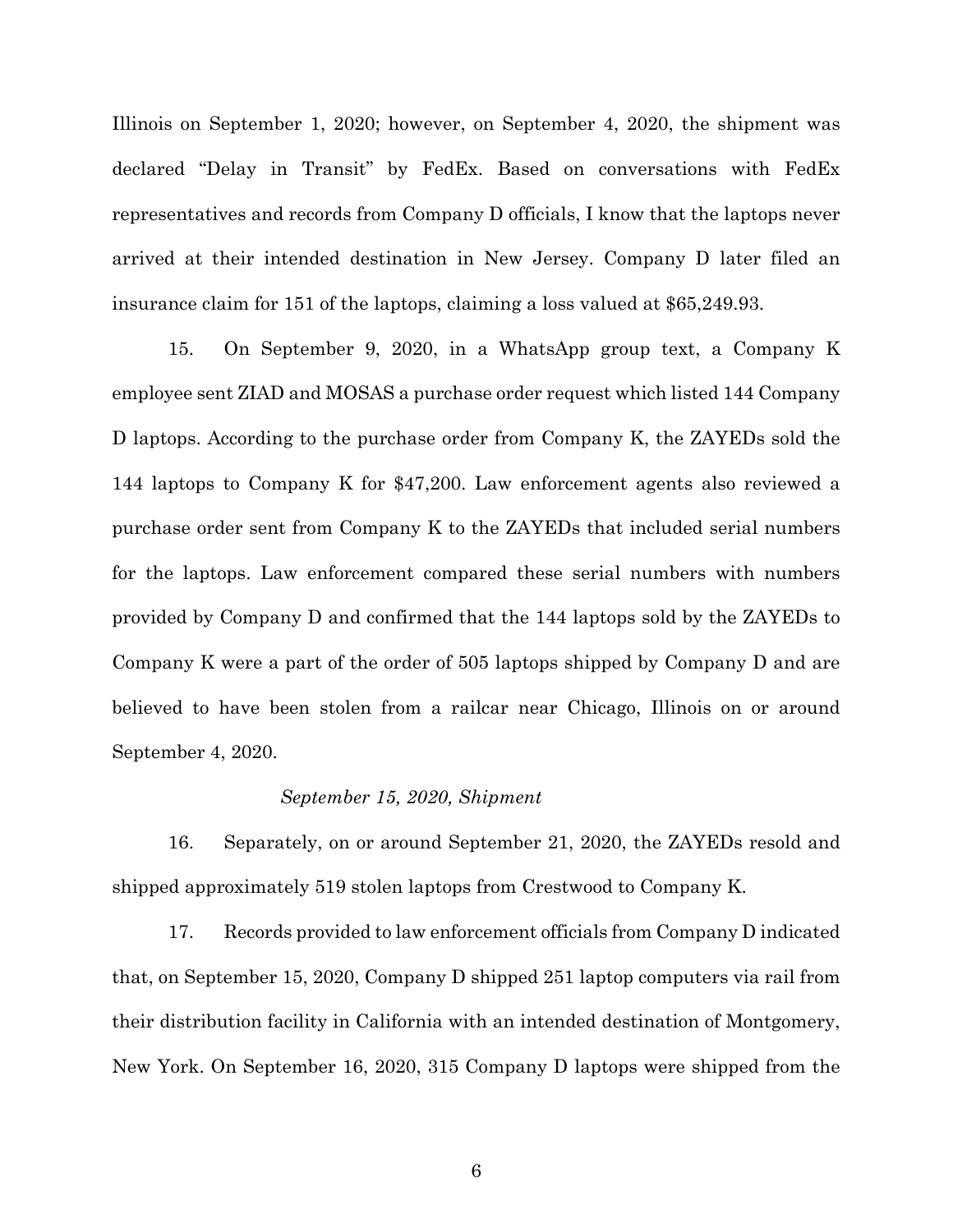California facility with an intended destination of Wilton, New York. Company D waybill records indicate that Company D hired a third-party logistics company, which in turn used FedEx freight, to ship the laptops. According to Company D records, the train arrived in New York; however, none of the laptops arrived on the train or to their intended destinations. According to Company D and FedEx records, the laptops were last confirmed on September 18, 2020, in a railyard near Hodgkins, Illinois. According to the Company D General Counsel, the total approximate loss to Company D for the laptops was \$134,688.85.

18. Based on a review of WhatsApp messages between MOSAS, ZIAD, Kirill Sokhonchuk2 and others, on September 19, 2020, MOSAS, Kirill, and another employee of Company K ("Individual I") discussed how to price Company D laptops of the types shipped on September 15 and 16, 2020. As detailed below, MOSAS sent two photographs of the Company D laptop boxes in the group chat. The conversation included the following:

> MOSAS: [Sends two photographs of packages containing serial numbers matching Company D laptops] MOSAS: "Need price ASAP please." Kirill: "Large qty?" MOSAS: "Around 50pcs each", "Maybe little more" Kirill: "[Individual I] are u able to price it?" MOSAS: "Please fast"

<sup>2</sup> Kirill Sokhonchuk ("Kirill") is joint owner and operator of Company K. On October 19, 2020, Kirill was indicted in the Eastern District of New York for charges related to the smuggling of electronic devices, and he has since pleaded guilty. *See United States v. Sokhonchuk*, 20 CR 415. On the day of his arrest, Kirill stated in an interview with FBI that he did not know where the products the ZAYEDs shipped him came from but did not believe they were stolen. In another interview, Kirill told FBI that there had been times when he questioned the origins of the products received from the ZAYEDs and believed it was possible the items were stolen.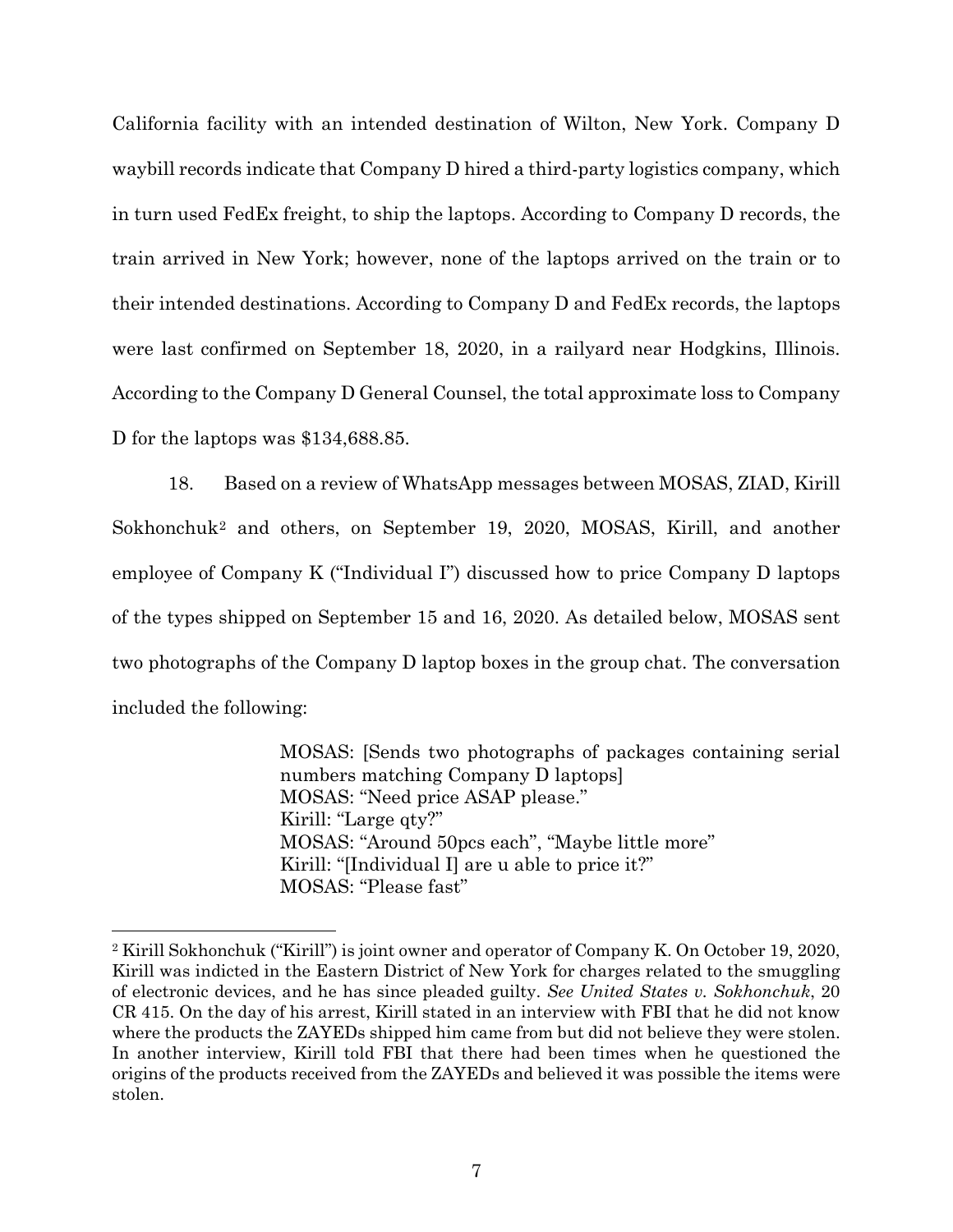Individual I: "This can take \$150" [Individual I and MOSAS subsequently exchanged photographs and website links referencing the retail value of the Company D 14" laptop.] Individual I: "They \$280 retail" [Individual I and MOSAS continued to discuss the price of the Company D 11.6" laptop] MOSAS: "Price" Individual I: "Second one I don't even see online anywhere I don't know any specs or retail \$" MOSAS: "Ok" Individual I: "Not even on [Company D's website]" Individual I: "If you have the specs I could have some idea but I'm just completely in the dark with second model".

19. The photographs described above showed serial numbers of the laptops. Based on Company D record, those devices were part of the above-mentioned railway shipments.

20. According to records provided by FedEx, on September 21, 2020, approximately 70 packages, weighing a total of approximately 1,800 pounds, were shipped from Crestwood via FedEx Ground to Company K.3

21. Further review of the WhatsApp group messages determined that a purchase order, dated September 22, 2020, was sent to ZIAD and MOSAS from Company K. The purchase order detailed at least 36 unique types of electronic devices, and included the quantity, description, make and model, individual unit price of each device. It also included total price of each electronic device that Company K

<sup>3</sup> According to Company D's website, the laptop models weigh approximately 2.43 pounds and 3.75 pounds respectively. Using this estimate, without consideration of packaging materials, the approximate total weight of the laptops would be 1,600 pounds.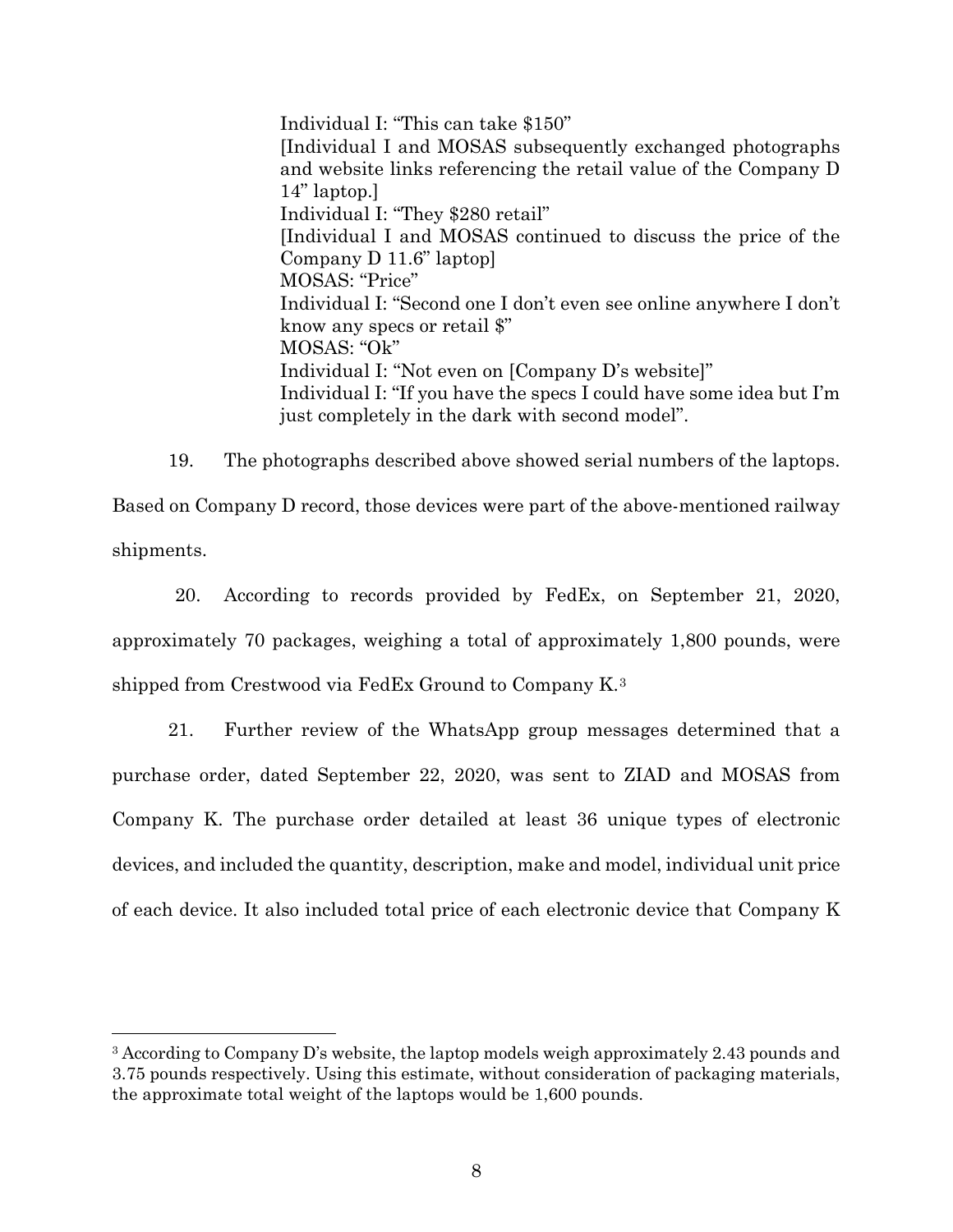owed Crestwood. According to the purchase order, Crestwood sent Company K 519 new Company D laptops in two sizes.

22. The purchase order also documented the serial numbers for the 519 Company D laptops. Using records provided by Company D, law enforcement confirmed via serial number that 518 of the 519 laptops originating from Company D's distribution facility in California, and subsequently shipped by rail through Chicago, were the same laptops sold by Crestwood to Company K.

23. Based on the purchase order information from September 22, 2020, ZIAD and MOSAS agreed to sell Company K 235 Company D laptops for \$125 per unit. The purchase order indicates the other 284 Company D were priced at \$150, which was the discussed amount between MOSAS, Kirill, and Individual I in the WhatsApp group text from September 19, 2020. The total sale for the 519 laptops was \$71,975.4

### 2) September 2020 Railcar Theft and Sale of Digital Cameras

24. As detailed below, in September 2020, approximately 160 digital cameras were stolen from a railcar. Law enforcement agents determined that 150 of the digital cameras were subsequently resold and shipped by the ZAYEDs to Company K.

<sup>4</sup> According to open-source research, the retail value for one Company D laptop was approximately \$210 and the other was approximately \$270. Company K bought the first model laptop for approximately 40 percent below retail value, and the second model laptop for approximately 45 percent below retail value.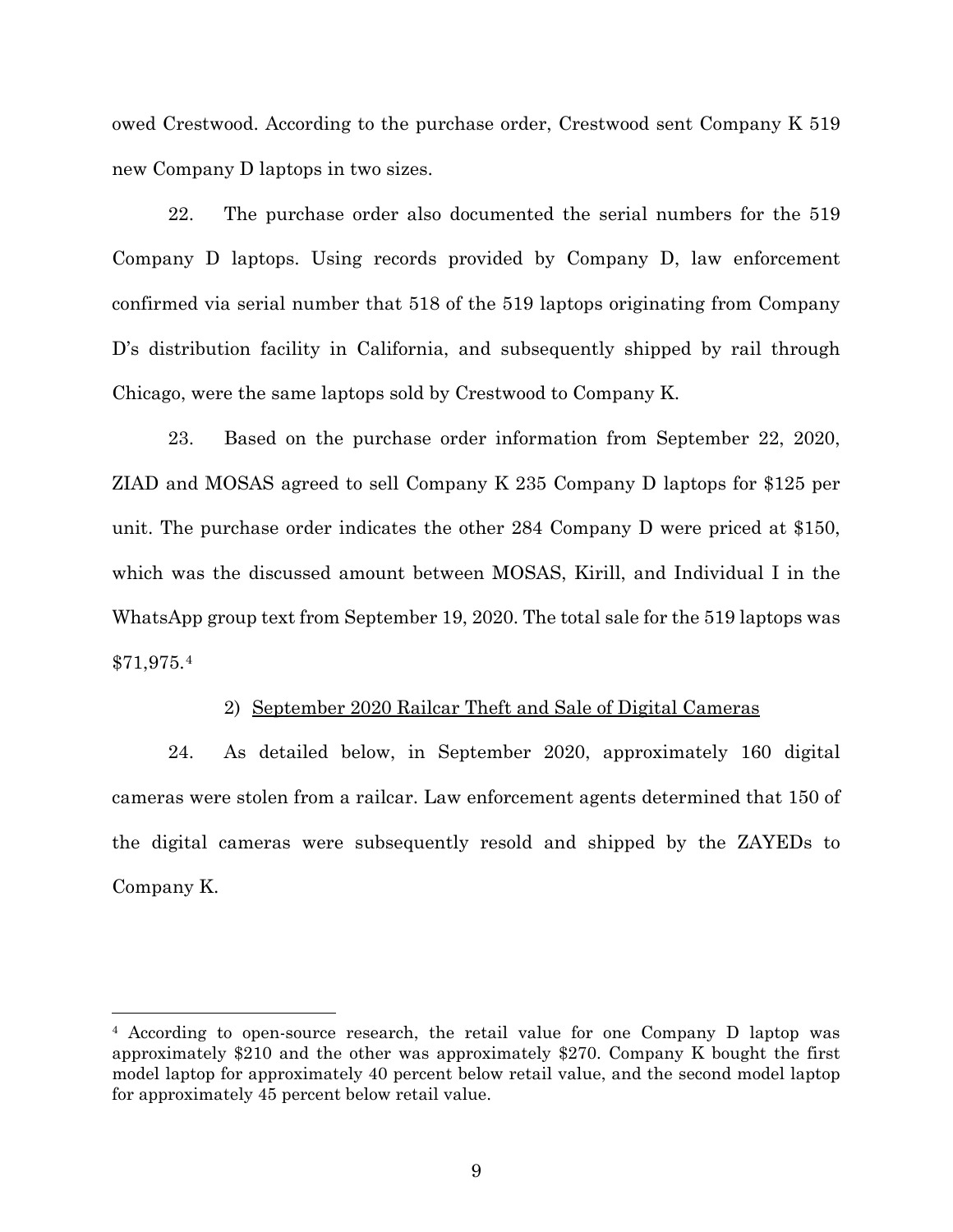25. On or around August 31, 2020, approximately 160 digital cameras were shipped, via FedEx, from a facility associated with Company  $H<sup>5</sup>$  to a customer in Hazlet, New Jersey. According to records provided by Company H, the total retail value of the digital cameras was \$319,000. Tracking records indicate that the FedEx shipment was last observed as "in transit" near Hodgkins, Illinois on September 3, 2020. According to a BNSF Railway6 police report dated on September 6, 2020, investigating officers in Hodkins, Illinois observed the seal broken on the railcar, and the container carrying Company H's digital cameras was empty.

26. According to the WhatsApp group text, on September 10, 2020, Company K sent a document to ZIAD and MOSAS confirming the purchase of, among other items, 150 Company H digital cameras. Serial number records provided by Company H compared against a purchase order, obtained from Kirill's phone and sent from Company K to the ZAYEDs, confirmed that the 150 digital cameras sent by the ZAYEDs to Company K were the same cameras shipped by Company H and later stolen.

### 3) October 2020 Railcar Theft and Sale of Fitness Tracking Devices

27. As described further below, on or around October 7, 2020, a railcar traveling near Chicago was accessed and approximately \$860,000 worth of fitness tracking devices were stolen. Within days of the theft, the ZAYEDs acquired,

<sup>5</sup> According to their website, Company H manufactures high quality cameras used in the film and broadcast industries, among others.

<sup>6</sup> According to their website, Burlington Northern Santa Fe Railway Company, or "BNSF," is one of the largest freight railway networks in North America.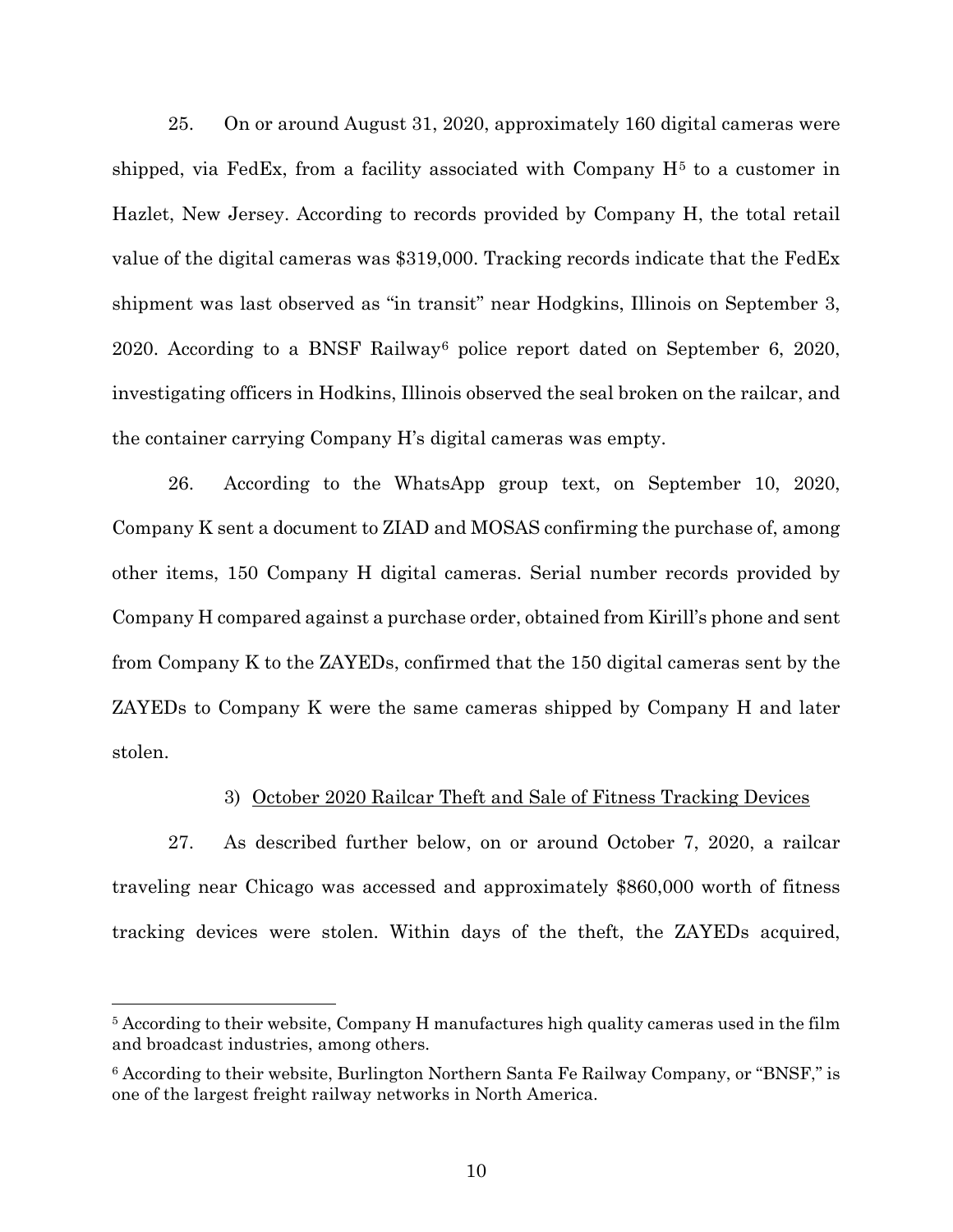repackaged, and shipped over 1,000 of the stolen fitness tracking devices to Company K in New York for resale.

28. According to information from BNSF Railway Investigators, on or about October 5, 2020, a shipment of electronic fitness tracking devices was sent from Company C7 in Plainfield Indiana, to Company A's distribution center in Dinuba, California.

29. According to security officials from Company B, which manufactures the fitness tracking devices, Company A placed an order for 5,736 fitness tracking devices. Company B furthered identified that a variety of fitness tracking devices, in total 4,886, were stolen, for a total loss to the company of approximately \$829,155.70.

30. On or about October 13, 2020, upon arrival of the BNSF cargo train in Richmond, California, BNSF employees discovered an unsealed and empty shipping container at their distribution facility. According to a report by a BNSF Railway Special Agent, the doors were open, and the container was empty. According to waybill records, the container should have contained approximately 2,700 pounds of fitness tracking devices bound for Company A. BNSF records indicated that the container was last confirmed as closed and sealed on or about October 6, 2020, in Chicago, Illinois.

31. On October 7, 2020, in the WhatsApp group text, MOSAS shared three photographs of Company B fitness tracking device boxes to the group. Individual I

<sup>7</sup> According to Company C's website, they are a distributor of information technology products and specialize in supply chain services.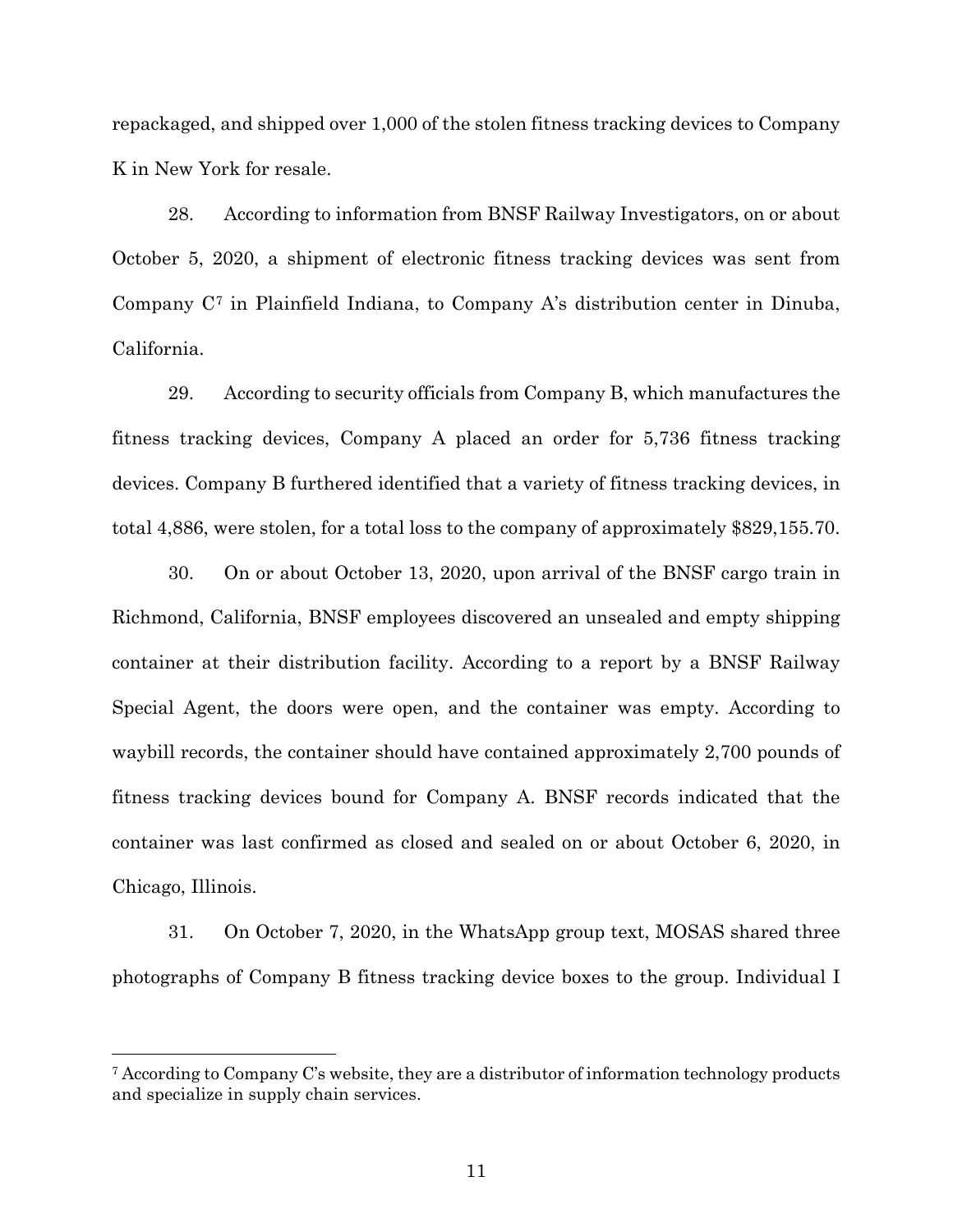stated, "On phone you said potentially thousands of all 3 [Company B] models?" MOSAS responded with two messages: "Possibly don't have exact count," and "Price?" In response, Individual I implied it was difficult to price one of the fitness devices, stating, "This not out yet I really have no way to gauge other than supposed to be \$330 retail."8 Individual I and MOSAS discussed various prices for all three fitness tracking device models, eventually agreeing on specific prices for the three different types of models: \$25-30 for one model, \$85 for another model, and, for the most expensive, new model, they settled on 65 percent of the potential \$330 retail price.

32. According to information provided by FedEx, on or about October 7, 2020, 79 boxes were shipped from Zee's Trading, at its address in Crestwood, Illinois to "Dennis Kirill" at Company K.9 On October 19, 2020, in conjunction with the arrest of Kirill and search of his business, law enforcement seized approximately 23 pallets of electronic goods and materials during the execution of a search warrant at Company K's warehouse. Included in the seizure were 1,805 of Company B fitness tracking devices. All 1,805 fitness devices serial numbers were on the list of stolen devices provided by Company B. While most of the FedEx shipping boxes containing the fitness devices had their labels removed or destroyed, one of the shipping boxes had a shipping label on the outside of the box with tracking number:

<sup>8</sup> According to open-source research, Company B released a new model of fitness tracker in late September 2020, consistent with Individual I's claim that the device was newly released. The retail price of the electronic device appeared to be approximately \$300, consistent with Individual H's claim in his WhatsApp message.

<sup>9</sup> I believe "Dennis Kirill" is a false name combining Individual H and Kirill Sokhonchuk's names.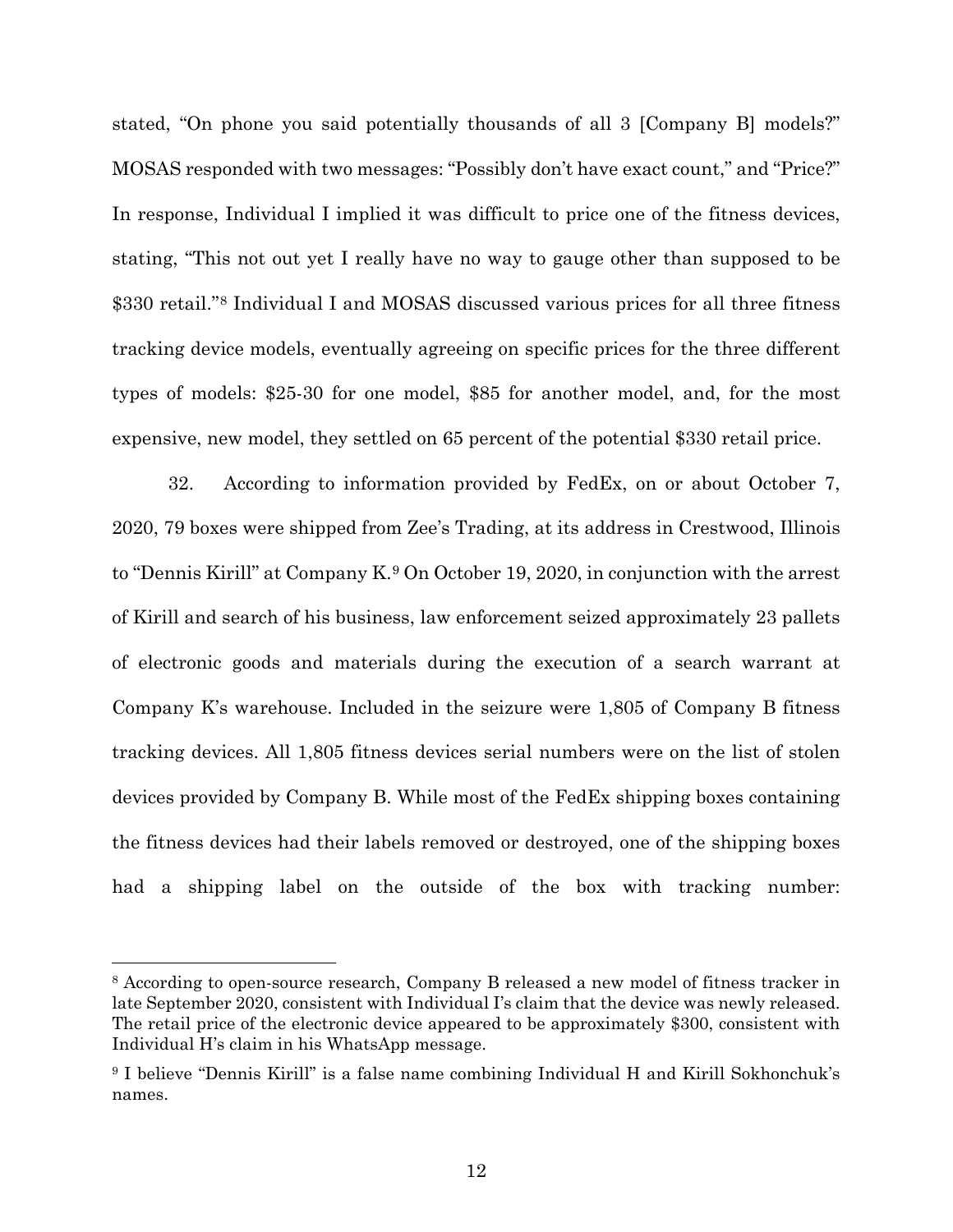397604903809.The sender was listed as ZIAD ZAYED, ZEES TRADING INC, at Crestwood's address, and listed telephone number 7089719622 ("the -9622 number"). T-Mobile records show that ZIAD is the subscriber for the -9622 number. FedEx Ground records show that this tracking number was shipped from Crestwood on or about October 7, 2020.

33. Based on my training and experience, the totality of the abovementioned information, and evidence obtained from search warrants described in further detail below, the fitness tracking devices stolen from a BNSF railcar were resold to Company K by ZIAD and shipped within a day of the theft to New York through FedEx.

### January 2021 Undercover Sale of iPhones

70. On January 21, 2021, an FBI UCE entered Crestwood, while wearing an audio recording device. The UCE saw ZIAD, matching the physical appearance and general description of ZIAD, based on the UCE's review of ZIAD's driver's license information and photograph maintained by the Illinois Secretary of State, sitting at a table behind a glass partitioned enclosure. Situated near ZIAD was a large television screen which appeared to display a list of electronic devices and the prices paid for a device. The UCE also saw an individual matching the physical appearance and general description of MOSAS, based on the UCE's review of MOSAS's driver's license information and photograph maintained by the Illinois Secretary of State, stacking merchandise on shelves in the back of the store.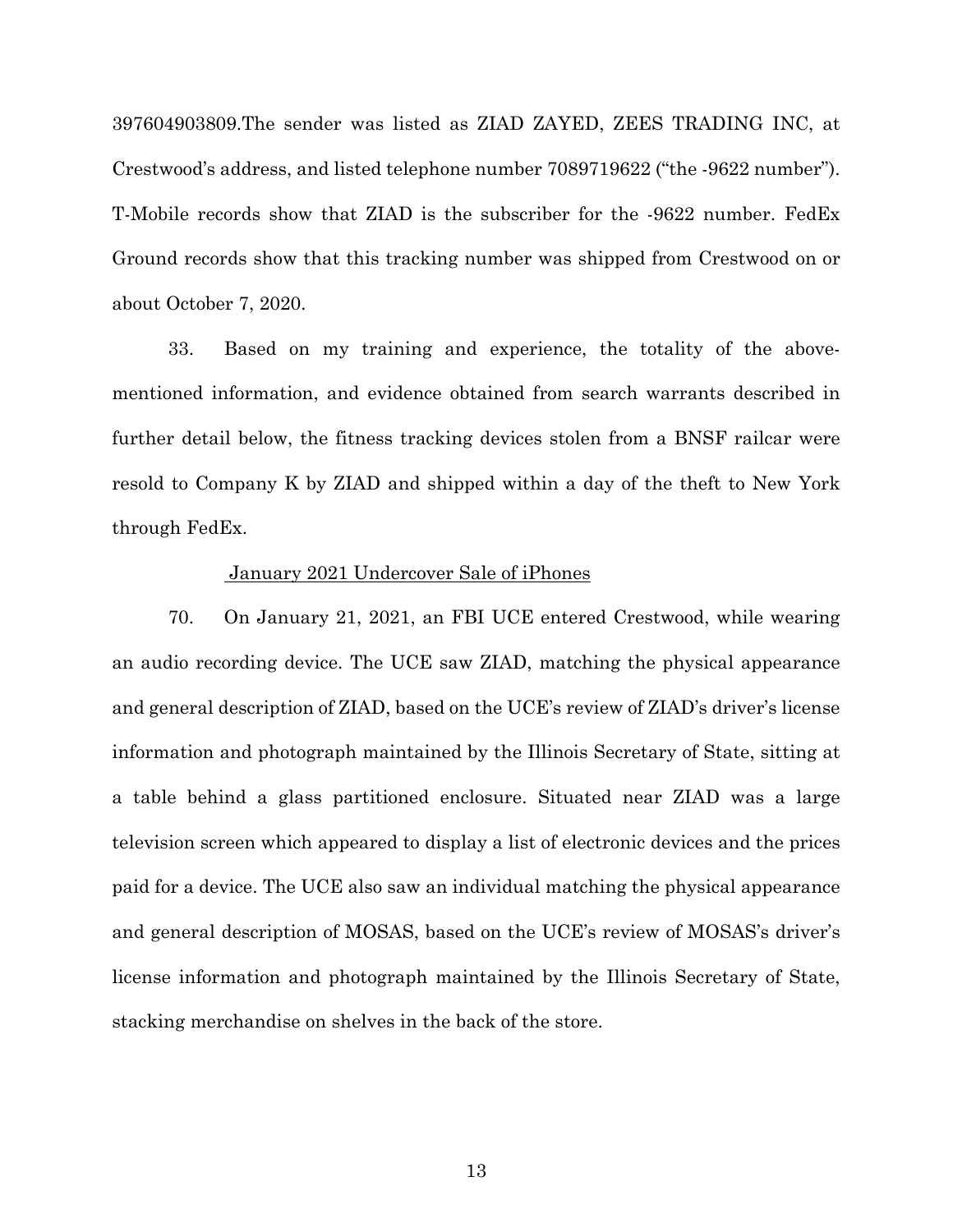71. As the UCE approached ZIAD, ZIAD greeted the UCE. The UCE and ZIAD talked about 12 new Apple iPhone 12 Mini's that the UCE wished to sell to ZIAD. According to the UCE, the computer screen ZIAD referenced displayed prices for electronics in a spreadsheet-like format.

72. According to the UCE, ZIAD stated he would buy the Apple iPhone 12 Mini's for \$545 per device. An open-source search indicated that the retail price of the Apple iPhone 12 Mini was approximately \$699.

73. During the meeting, the UCE asked ZIAD to "open [the phones] up and pop me the SIMs out."10 According to the audio recording, ZIAD appeared to ask the UCE a question, to which the UCE responded "just give me like four or five [SIM cards]."1112 According to the UCE, ZIAD opened the original packaging on the cellular devices, removed approximately four new SIM cards, and gave them back to the UCE. Based on the UCE's training and experience, my training and experience, and in the context of this transaction, "clean" SIM cards are desirable because they can be used to obscure the true identity of the user. Additionally, the UCE's request for the SIM cards is an unusual request which would made or met during a legitimate sale. ZIAD

<sup>&</sup>lt;sup>10</sup> SIM is an acronym for Subscriber Identity Module card; according to open-source research, SIM cards are tiny, portable memory chips which stores information and are commonly found in cellular devices.

<sup>&</sup>lt;sup>11</sup> Bracketed text contains the UCE's or my interpretation of certain communications. These interpretations are based on training and experience, a review of the recordings, the context of the conversation and other information including open-source searches.

<sup>&</sup>lt;sup>12</sup> According to the UCE, ZIAD was seated behind a glass partitioned enclosure at the rear of the store. While the UCE could hear ZIAD during the in-person interaction, the audio recording did not pick up every response provided by ZIAD during the sale.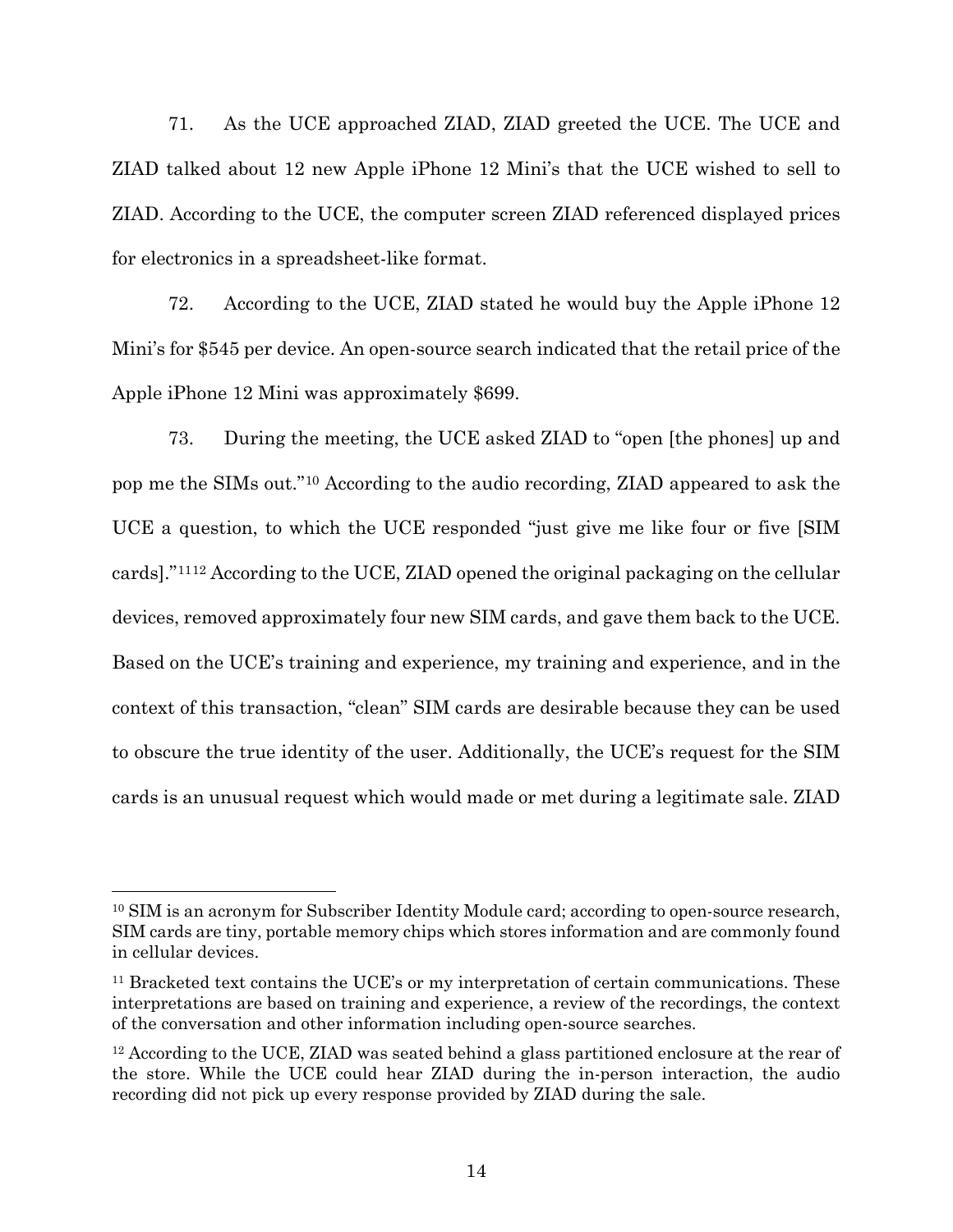later used a money counter to count \$6,540 in cash to pay the UCE for all 12 new Apple iPhone 12 Mini cellular telephones.

74. According to the UCE and the recording, the UCE subsequently asked ZIAD what price he would pay for Apple Airpods, should the UCE be able to acquire the headphones. ZIAD stated the price would vary, depending on the model. ZIAD told the UCE that his telephone number was the -9622 number. The UCE advised ZIAD that he/she would text ZIAD and then departed Crestwood.

75. Based on my training and experience, and the totality of events from ZIAD's interaction with the UCE, including the ability to confirm cellular device information associated to cellphone providers, the cash purchase of cellphone devices under retail price, and ZIAD's agreement to remove SIM cards appears, I believe that ZIAD knew he was purchasing stolen goods from the UCE.

### April 2021 UCE Sale of "Stolen" Airpods

76. As explained below, the UCE returned to Crestwood on April 20, 2021, and sold Airpods to the ZAYEDs. During the sale, the UCE represented that the Airpods were stolen.

77. More specifically, according to UCE and the recorded meeting, on April 20, 2021, the UCE returned to Crestwood wearing audio and video recording devices. Upon entering the store, the UCE greeted a Crestwood employee.13 The UCE greeted ZIAD at a counter at the rear of the store and the two exchanged pleasantries. While

<sup>&</sup>lt;sup>13</sup> The Crestwood employee is known to law enforcement officials from his Illinois driver's license and through previous physical surveillance.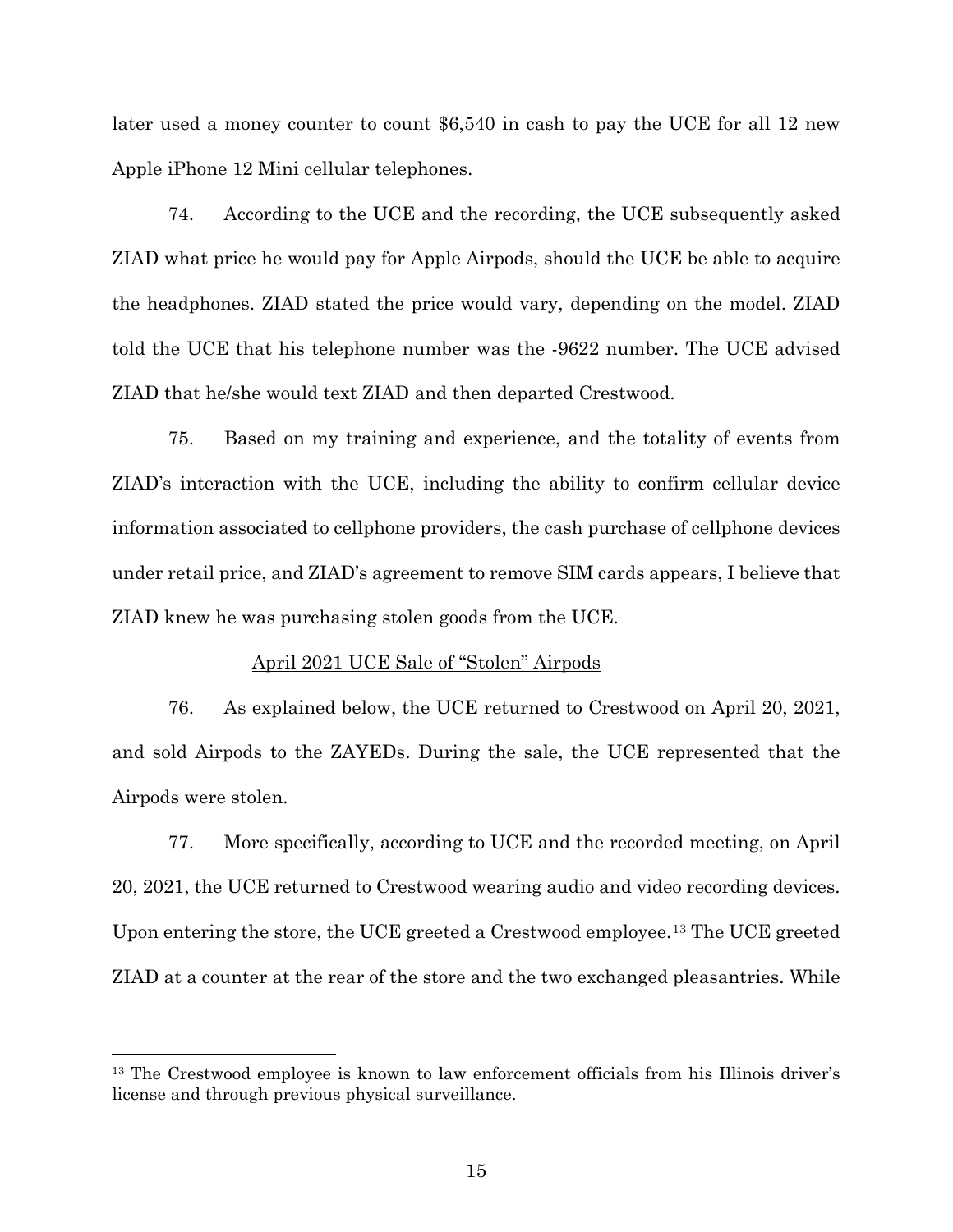inside the store, the UCE observed several large brown shipping boxes, some of which contained the logos of large-chain electronics companies, television manufacturers, and home improvement stores. Additionally, the UCE observed FedEx shipping labels on some of the boxes. The individuals inside the storefront generally appeared to be in the process of packing and shipping several boxes.

78. According to the UCE and the recording, ZIAD asked what the UCE brought to sell. The UCE placed a large, black trash bag on the counter containing 37 new Apple Generation 2 Airpods. The UCE told ZIAD that he/she had approximately thirty Airpods.

79. According to the UCE and the recording, ZIAD removed several of the Airpod boxes from the bag and spoke in Arabic to MOSAS. ZIAD and MOSAS continued to speak in Arabic and inspected several of the Airpod boxes. An FBI linguist fluent in Arabic reviewed the audio and video recording following the UCE's recording from Crestwood. In a summary draft translation provided by the FBI Linguist, ZIAD and MOSAS discussed the quality of the Airpods, said the products appeared fake, and opined they might have originated from Mexico. ZIAD generally stated that even if the products were fake, they could still sell the Airpods in the store. Based on my training and experience and the context of this conversation, I believe the ZAYED's conversation indicates their willingness to purchase and sell illegally obtained products. MOSAS inquired if the UCE had a large quantity of goods to sell and told ZIAD to check a few of the boxes.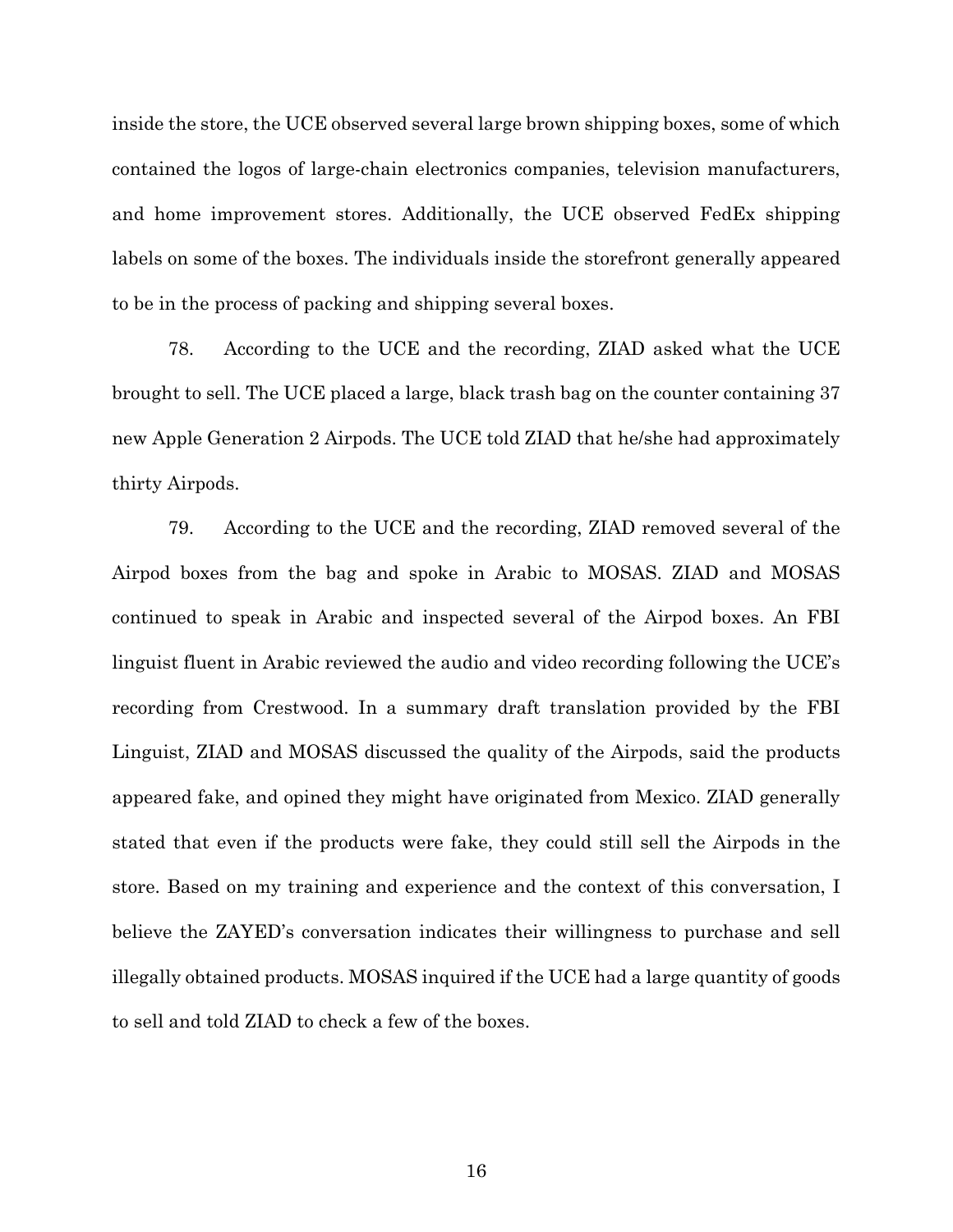80. According to the UCE and the recording, the UCE stated they could open some of the packages to confirm the contents of the boxes. ZIAD remarked they were inspecting the boxes carefully, because the Airpods usually come in a large box of ten. The UCE said his/her associate "hit a lick to get them"14 and "the way he got them they ain't going to have no box."15 ZIAD responded with "oh" and continued counting the Airpod boxes. The UCE further stated that his/her associate got a new job as a janitor. The UCE told ZIAD that his/her associate can pull out a box or two at a time of electronic devices from their workplace and stated that was the reason why the Airpods did not come in a case of ten like a normal store would sell them. The UCE told ZIAD the Airpods were all new.

81. According to the UCE and the recording, ZIAD asked the UCE if there were fifty boxes of Airpods, and the UCE stated likely closer to thirty boxes. After counting all the boxes, ZIAD stated the exact amount of Airpods was 37 boxes. The UCE asked ZIAD if he still had a computer screen which displayed the list of all electronic devices and their prices. ZIAD confirmed that he still did have the electronic device list. The UCE asked ZIAD if his number was still the -9622 number; and ZIAD replied "uh huh" in confirmation.

82. According to the UCE and the recording, ZIAD entered the back of the store, returned with a device that appeared to be a calculator, and referenced a

 $14$  According to the UCE's training and experience, "hit a lick" is a slang expression commonly referring to acquiring a lot a money quickly.

<sup>&</sup>lt;sup>15</sup> The quotes from the recording of the UCE's meeting in this affidavit are drafts based on a law enforcement agent's review of the recorded meeting and are not final transcripts.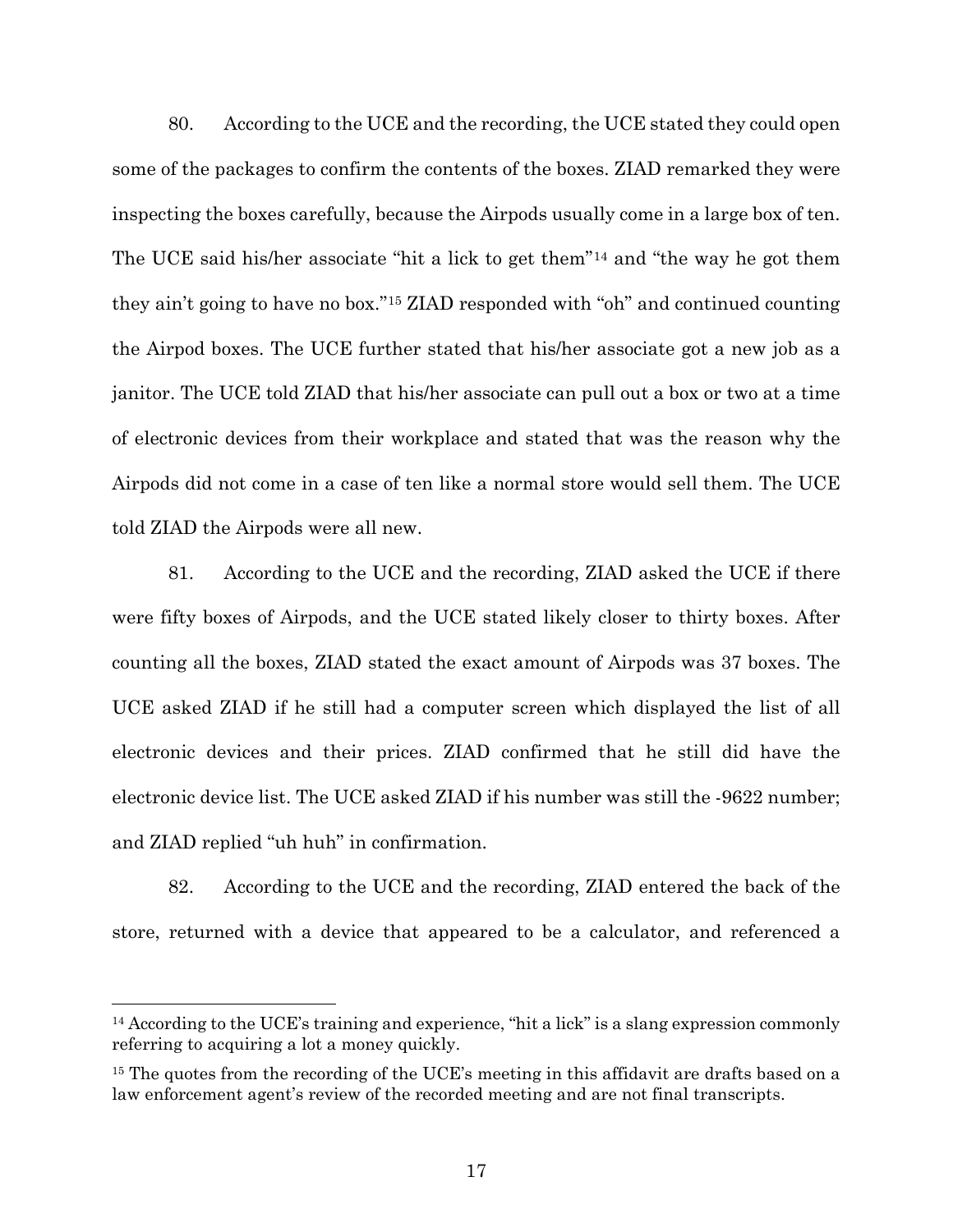computer screen that appeared to contain a list of electronic devices and prices. ZIAD stated "I am going to need you to give me a better deal" referring to the Airpods. ZIAD said the Airpods usually go for \$120 per box, but he could purchase them from the UCE for \$3,700 total - \$100 per box.16 The UCE said that since ZIAD had helped him/her out in the past on other deals, the UCE would be willing to work with ZIAD this time. ZIAD said "I'll make it up to you" in future sales. ZIAD paid the UCE in cash.

83. According to the UCE and the recording, the UCE asked ZIAD what specific electronics were currently in demand and which ones the UCE could get the highest return. The UCE stated that he/she needed to know what goods to tell his/her associate to acquire in the future. ZIAD stated Apple Watches, iPads, laptops, generally all Apple products, and Nintendo Switches were in demand. The UCE confirmed that ZIAD said Nintendo Switches. ZIAD confirmed and said, you make good money on them, and further stated, "you could probably make like about \$260 a piece and they like \$299 in the store." The UCE replied that his/her associate could get products "for free cause he stealing" them. The UCE confirmed a second time that ZIAD would pay the UCE \$260 per Nintendo Switch, and ZIAD responded "yeah."

### April 2021 Shipment of Fraudulently Procured Air Purifiers

84. On April 21, 2021, law enforcement officials executed a search warrant for 14 parcels shipped from Crestwood. The shipping label for each of the packages

<sup>&</sup>lt;sup>16</sup> According to open-source research, the approximate retail value per device is \$199. The total retail purchase price of the devices was \$7,843.26.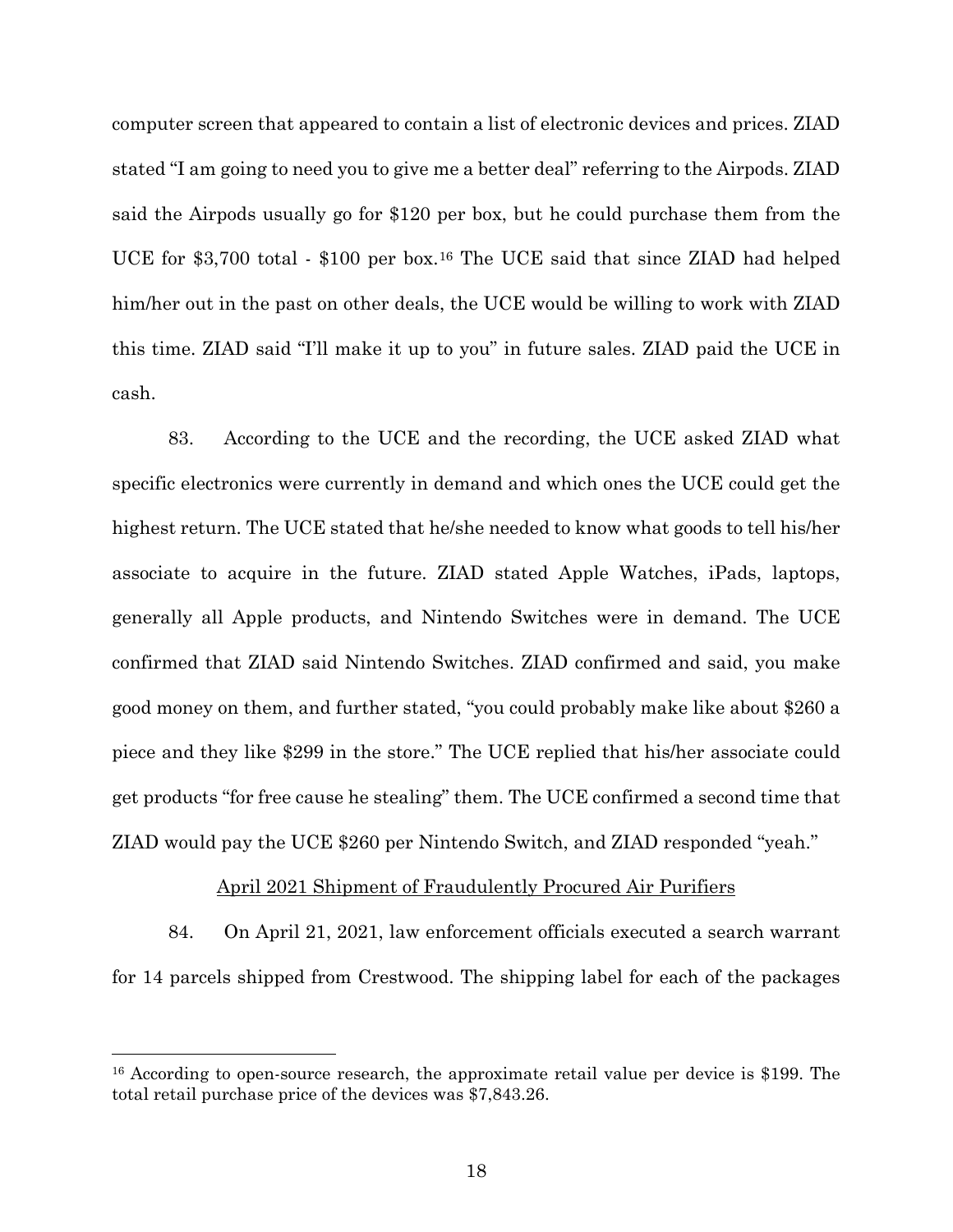listed the sender as: ZIAD ZAYED, ZEES TRADING INC, at an address in Crestwood, IL, and listing the -9622 number. The recipient for each package was: "Dennis Kirill" at [Company K], in Brooklyn, New York, and listed Individual H's telephone number.

85. Law enforcement officials conducting the search observed the outside of some of the packages labeled with the logos of a large home improvement chain – consistent with logos previously identified on boxes inside Crestwood on April 20, 2021, as seen by the UCE and described above. Accordingly, I believe that some of the same boxes observed inside the store on April 20, 2021 were shipped from Crestwood on April 20, 2021 and searched by law enforcement agents on April 21, 2021. Additionally, agents observed that FedEx shipping labels had been removed from the outside of some of the boxes. Based on my training and experience, I believe this indicates that some of the original labels may have been altered.

86. A search of the 14 boxes revealed approximately 200 electronic devices, including air purifiers, wireless headphones, smart home thermostats, digital smart watches, laptop computers, tablets, and car dash cameras.<sup>17</sup> After determining the contents of the boxes, law enforcement allowed the delivery of the boxes to be completed to the identified destination.

<sup>&</sup>lt;sup>17</sup> According to information provided by the manufacturers of these devices, once a device is shipped from the manufacturer to the retailer, the individual devices are not tracked by specific serial number. Rather, large quantities of electronic devices are typically tracked by general model or product type. Because records were not maintained by the manufacturer for the electronic devices, the FBI was unable to determine the shipping history for most of the devices observed from the April 21, 2021 search.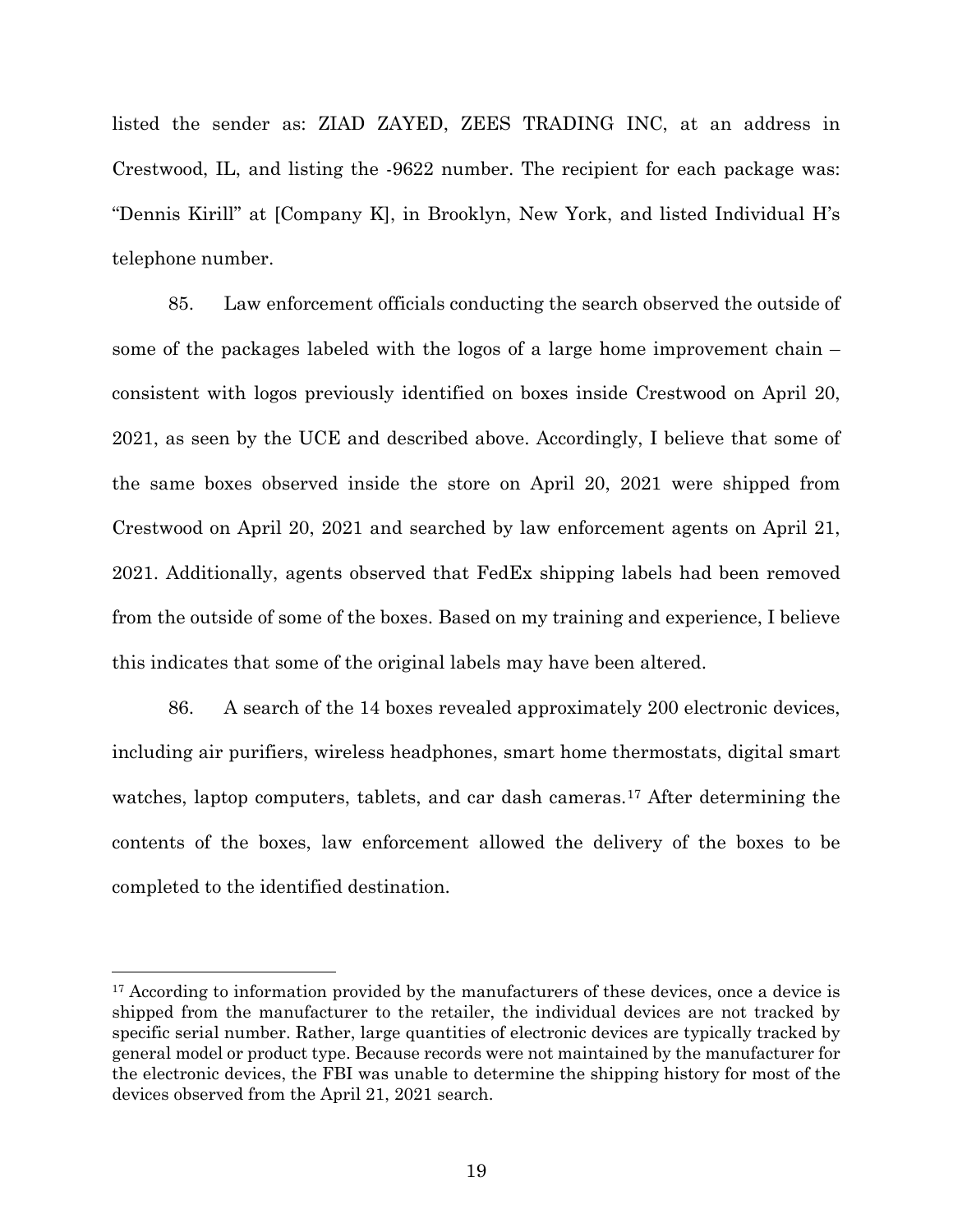87. Included within the 14 boxes were approximately six Company  $E^{18}$  Air Purifiers in original packaging. Open-source research indicated the retail price at the time for a Company E Air Purifier was approximately \$1,199.99 at large chain electronics stores. Separate open-source research indicated that a seller on eBay listed as "brownbeartech" had the same make and model Company E Air Purifier listed for \$949.99. According eBay records, the Brown Bear Tech seller profile listed Kirill as the subscriber and Company K as the associated business.

88. Upon further examination of the air purifier boxes, law enforcement agents observed what appeared to be an original shipping label beneath the Crestwood shipping label, which contained a barcode, partial tracking number, and partial address. Additionally, bright yellow FedEx shipping tape with the repeating purple letters "SDR"19 was wrapped around the outside of the packages. Prior to the search, the tape was cut along the edge of the package, indicating the box may have been previously opened. The shape and sizes of the packages were generally consistent with boxes observed by law enforcement surveillance being offloaded by CO-CONSIRATOR 1 from his vehicle into Crestwood on April 20, 2021. Finally, a label stating "Saturday Delivery" was affixed to the outside of the air purifier boxes.

89. Between April 30, 2021 and May 7, 2021, FBI interviewed the individuals associated with the credit card numbers used to purchase the air

<sup>&</sup>lt;sup>18</sup> According to open sources, Company E is a science and technology company headquartered in San Francisco that designs and manufactures air purifiers.

<sup>&</sup>lt;sup>19</sup> According to open-source research, the "SDR" tape observed by law enforcement agents was consistent with FedEx's distinctive yellow and purple tape. According to FedEx records, SDR" is an acronym used by FedEx to denote Saturday Delivery.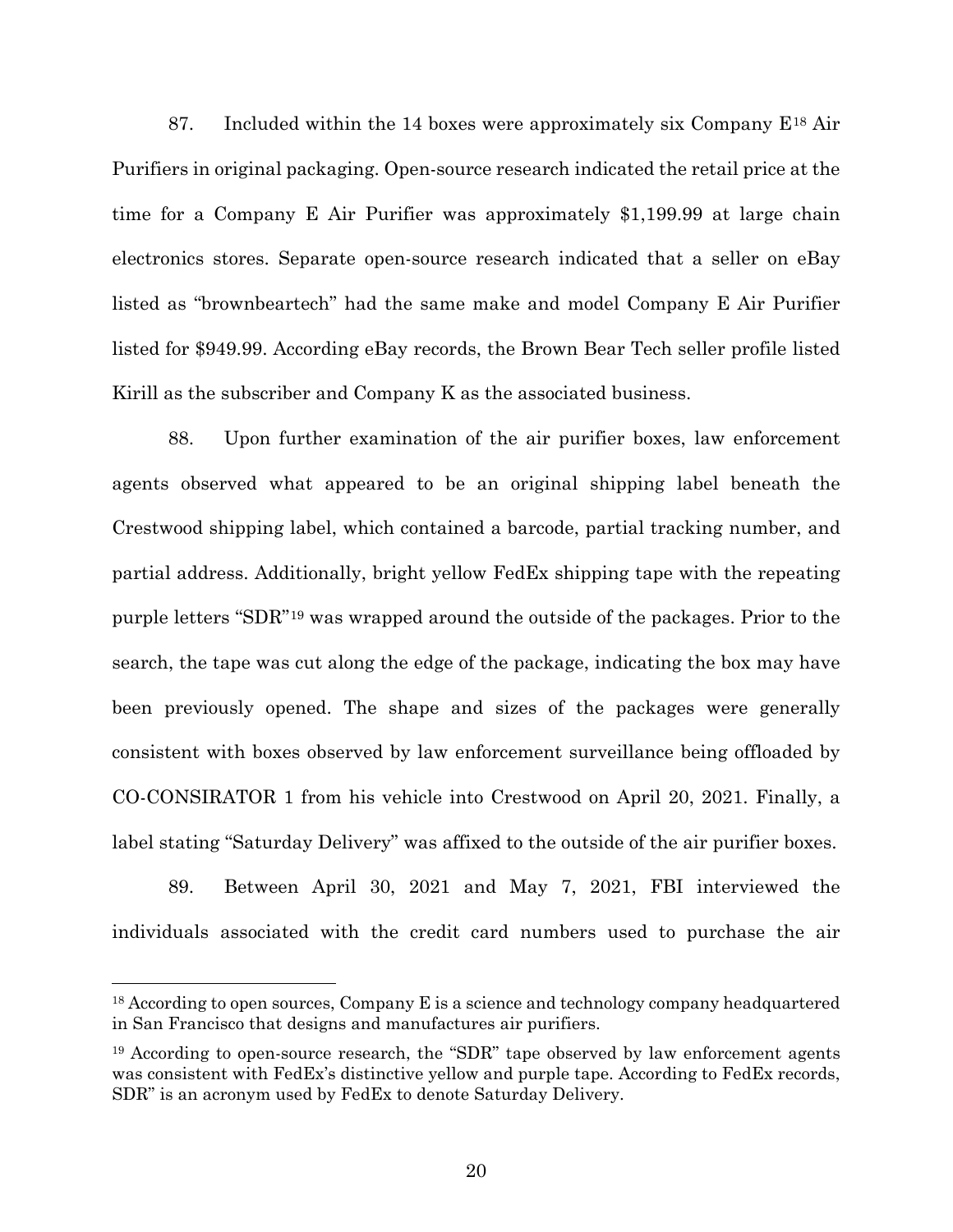purifiers. Each of the victims stated that they did not purchase an Air Purifier from Company E. Each victim generally stated that in early to mid-April 2021 they noticed several reoccurring fraudulent purchases on their credit card statements. The purchases were always the same dollar amount and made to Company E for the purchase of air purifiers. Each of the interviewed victims resided outside of the State of Illinois and were uncertain as to how their identity or credit card information was stolen.

90. Purchase order receipts and transactional records provided by Company E confirmed that the six air purifiers were delivered in April 2021 to at least two separate addresses in Chicago. Open-source database checks and records provided by the property management company to law enforcement confirmed that the occupant of one of these addresses was Individual L. Open-source database checks confirmed that the second address was associated with Individual M.

91. Information provided by Company E confirmed that the air purifiers were purchased in April 2021 from a device associated with the Internet Protocol ("IP") address: 208.59.188.125. Records from RCN Telecom Services LLC, confirmed that the subscriber of the 208.59.188.125 IP address was Individual L and that the account was active at the time of the air purifier purchase.

92. On May 25, 2021, the FBI searched Company K's warehouse after obtaining verbal and written consent to search the premises and contents within. Identified in the warehouse were the same packages containing air purifiers previously observed from the April 21, 2021 search by law enforcement. The shipping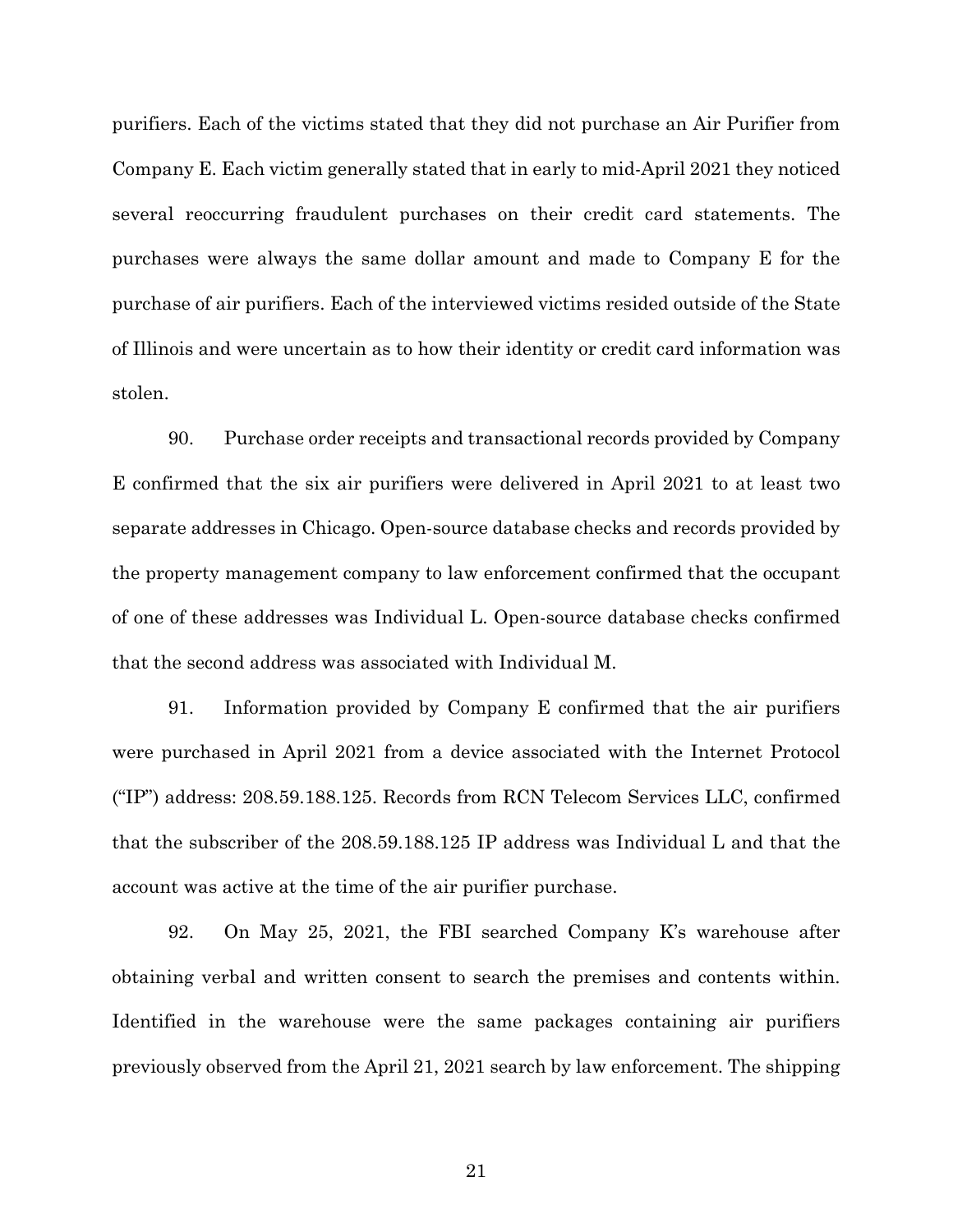label information, the same "SDR" tape mentioned above, and tracking numbers further confirmed the air purifiers were the same packages previously shipped from Crestwood via FedEx Ground.

93. On June 7, 2021, FBI agents conducted an interview with Individual L. Individual L confirmed that she saw boxes containing air purifiers delivered under her name to her residence. Individual L denied purchasing or re-selling the Company E air purifiers herself and directed interviewing agents to speak further with her boyfriend, Individual M.

94. On August 26, 2021, law enforcement officials and Assistant United States Attorney's from the Northern District of Illinois conducted a proffer interview with Individual M. Also present for the interview was Individual M's attorney.

95. Individual M stated that from approximately January to May 2021, Individual M used fraudulently acquired credit card information to obtain approximately 50 Company E air purifiers and resell the devices for cash at local Chicago-area electronics stores – including Company I. Individual M stated that Company I had a reputation around his neighborhood as a place where a customer could sell new electronic devices and goods for cash.

96. During the interview, Individual M identified MOSAS and CO-CONSPIRATOR 1 as individuals he/she had interacted with at Company I. Individual M typically sold the Company E air purifiers at Company I for approximately \$400 to 450 per package. Individual M always received cash for the air purifiers.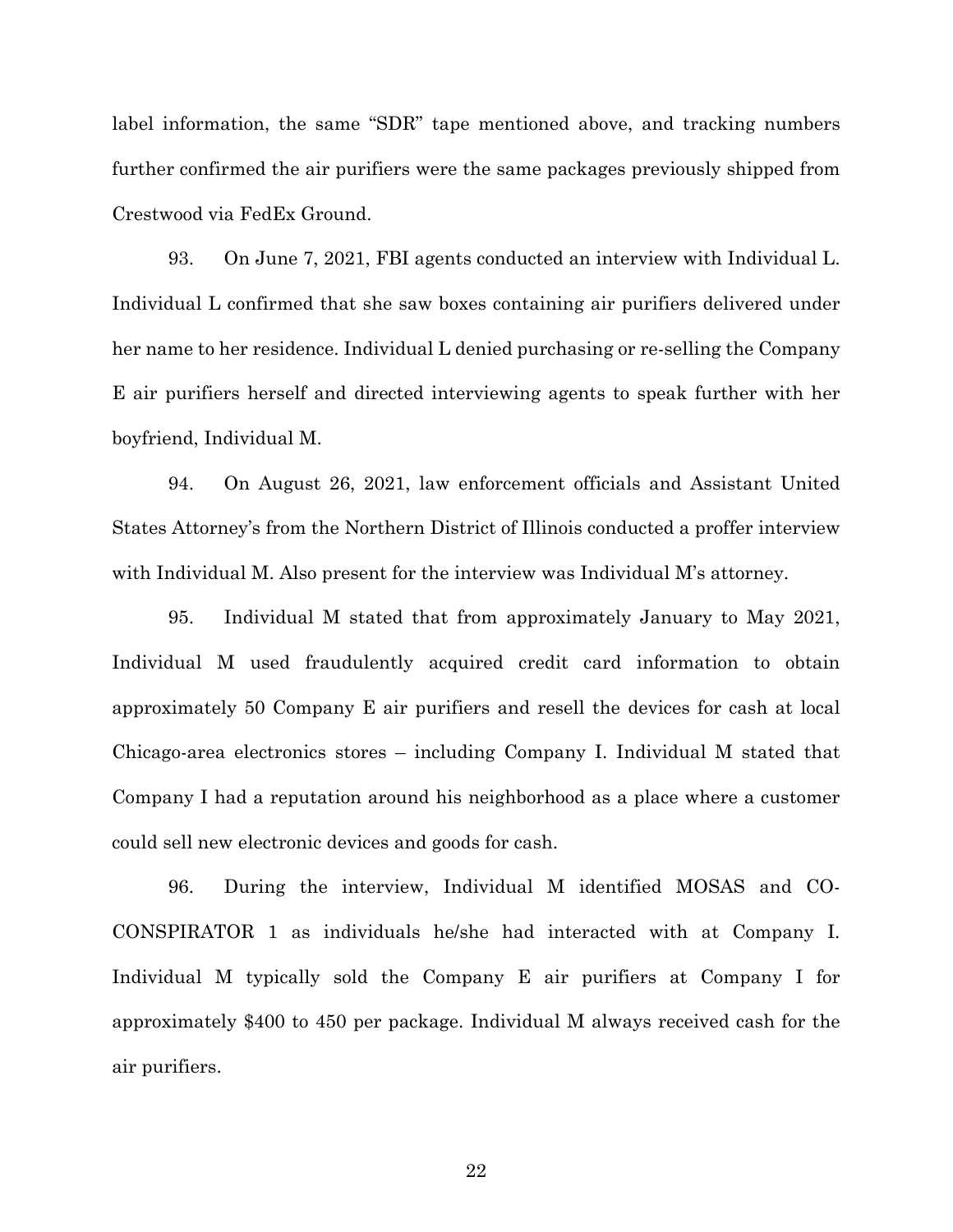97. Individual M stated during his first sale of Company E air purifiers at Company I, the individual working in the store conducted an open-source check on a computer inside the store to research the retail price of the air purifier. Individual M negotiated with the Company I employee on the resale price, eventually settling on approximately \$400-450 per air purifier. From January to May 2021, Individual M sold several air purifiers at Company I.

### May 2021 Undercover Sale of Nintendo Switch Devices

98. According to the UCE and a recording, on May 18, 2021, the UCE returned to Crestwood wearing audio and video recording devices. Upon entering the store, the UCE greeted a Crestwood employee, and ZIAD. The UCE also observed an MOSAS in the rear of the store. ZIAD and the UCE met at a counter at the rear of the store and the two exchanged pleasantries. The UCE told ZIAD that he/she had fifteen brand new Nintendo Switches for sale and reminded ZIAD that he previously promised to buy the Nintendo Switches at \$260 apiece. ZIAD and MOSAS engaged in a discussion in the rear of the store. ZIAD agreed to the sale and stated that the UCE was getting a better deal for the Nintendo Switches than what was listed on the price list for other customers. The UCE exited the store and retrieved two boxes containing the Nintendo Switches from his/her vehicle in the parking lot and returned to the store. ZIAD paid the UCE \$3,900 in cash for the sale of the devices.20

<sup>&</sup>lt;sup>20</sup> According to open-source research, the approximate retail value per Nintendo Switch is \$299. The total retail purchase price of the devices by law enforcement was \$4,871.09.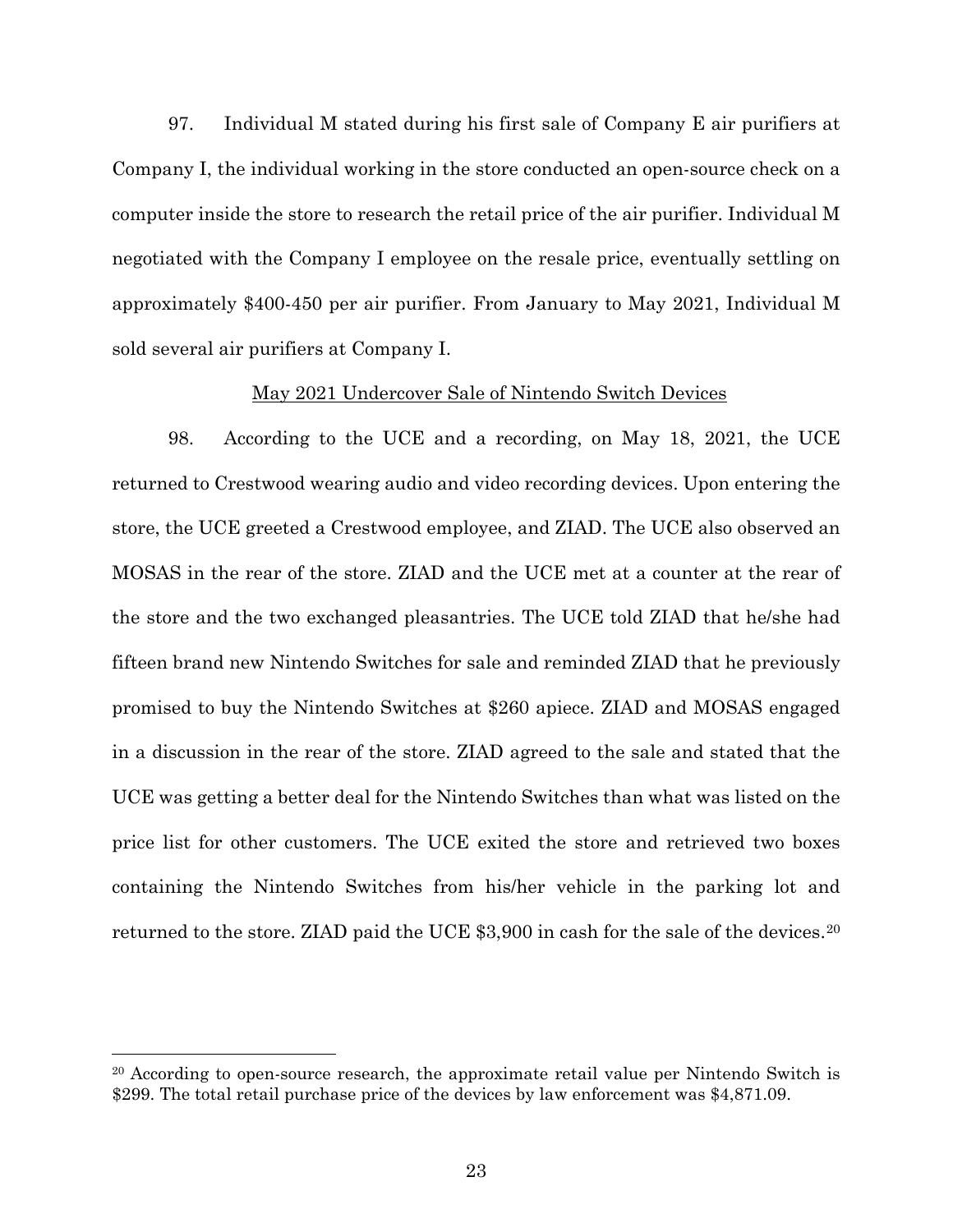99. The UCE asked ZIAD for access to the document containing the price list and provided ZIAD with his/her telephone number. ZIAD wrote down the UCE's number and told the UCE he would send the UCE a message from the -9622 number. The UCE and ZIAD generally engaged in a conversation about what additional devices the UCE should try to acquire. ZIAD stated that gaming stations like the Nintendo Switches and Apple products were in high demand. The UCE exchanged good-byes and departed Crestwood.

100. After the sale, in the afternoon on May 18, 2021, the UCE contacted ZIAD through WhatsApp messaging application via the -9622 number. ZIAD replied and sent the UCE a hyperlink to a Google document containing a list of electronic devices and the price point for purchase. WhatsApp records show that the -9622 number was in use on that platform from at least July 21, 2017 to May 13, 2021. Based on interviews and UCE reporting, the ZAYEDs created a comprehensive list of current, high-dollar electronic devices and the price they will pay for each device. Based on UCE reporting, this list is displayed on television and computer screens in their stores and distributed via WhatsApp messenger.

34. WhatsApp records for the -9622 number from approximately December 2020 to March 2021 showed that ZIAD maintained at least four large group chats of approximately 90 to 160 persons each. WhatsApp records show that the group messages were all outbound messages from the -9622 number to other group members, indicating ZIAD used these four group chats as distribution lists.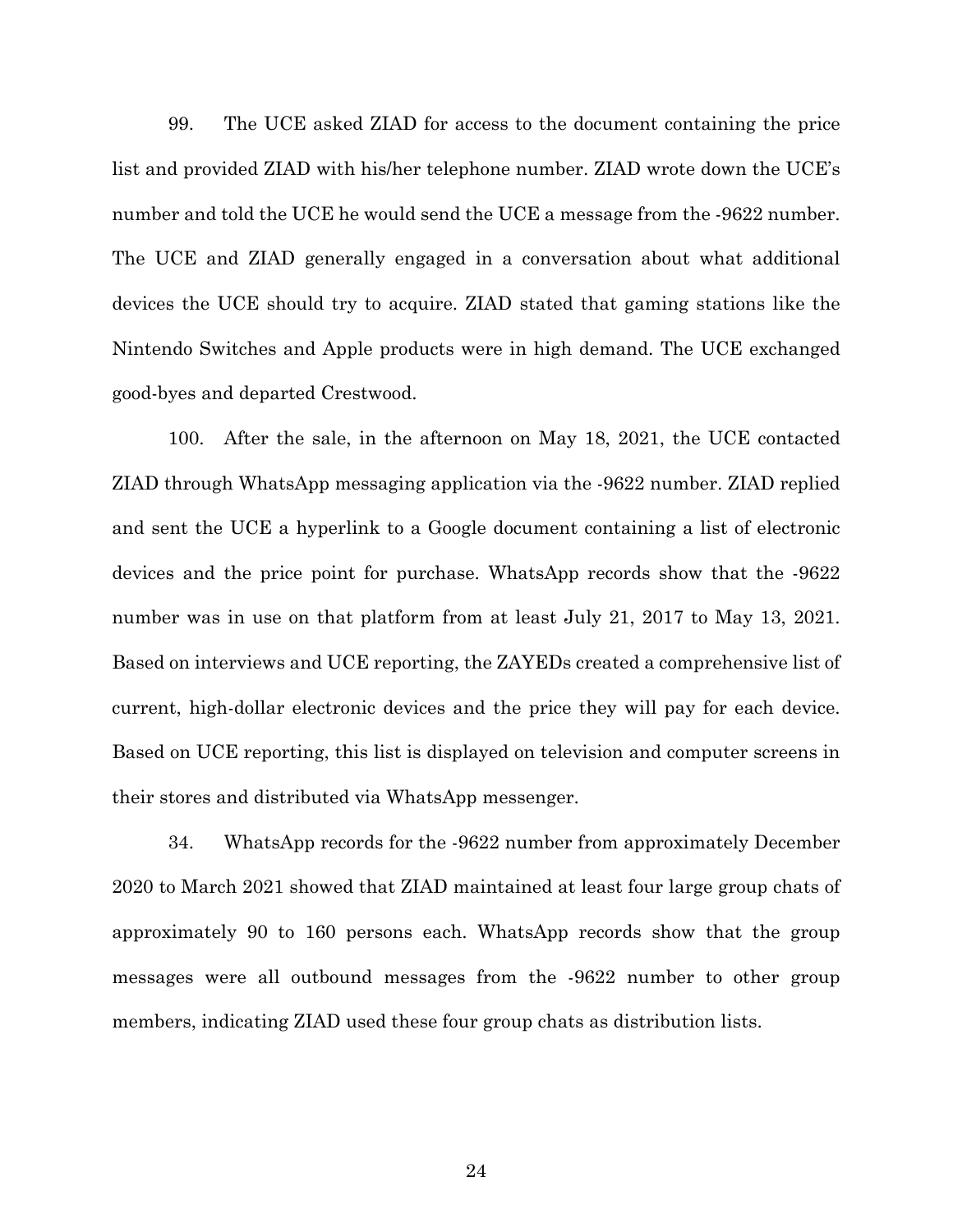35. On or about May 18, 2021, the UCE received messages from the WhatsApp account associated the -9622 number containing a hyperlink which enabled the recipients to access an electronic device price sheet. The price sheet included columns with different device models and numbers for "sealed" and "open" devices. Based on these messages, and WhatsApp records, I believe ZIAD is using his WhatsApp account to share pricing data for electronics.

### June 2021 UCE Sale of "Stolen" iPhones

101. On June 24, 2021, the UCE returned to Crestwood wearing an audio and video recording device. Based on the UCE and the recording, the UCE greeted an unknown Crestwood employee at the entrance before interacting with MOSAS at the rear counter of the store. The UCE stated that he/she had twelve new iPhone 12 cellphones to sell and gave the boxes to MOSAS. The UCE asked MOSAS to take "three of the [SIM cards] out." According to the recording and the UCE, the UCE asked how much the cellphones were worth, to which MOSAS responded by asking what company the cellphones were from. The UCE stated he/she did not know and asked MOSAS to "look it up for me." According to the UCE, MOSAS reviewed a serial number from one of the cellphone boxes, used the calculator on his computer, and proceeded to tell the UCE that the devices were worth \$6,660. According to the audio and video recording, a computer screen which displayed a spread sheet with what appeared to be electronic devices and associated prices was visible on the counter next to MOSAS.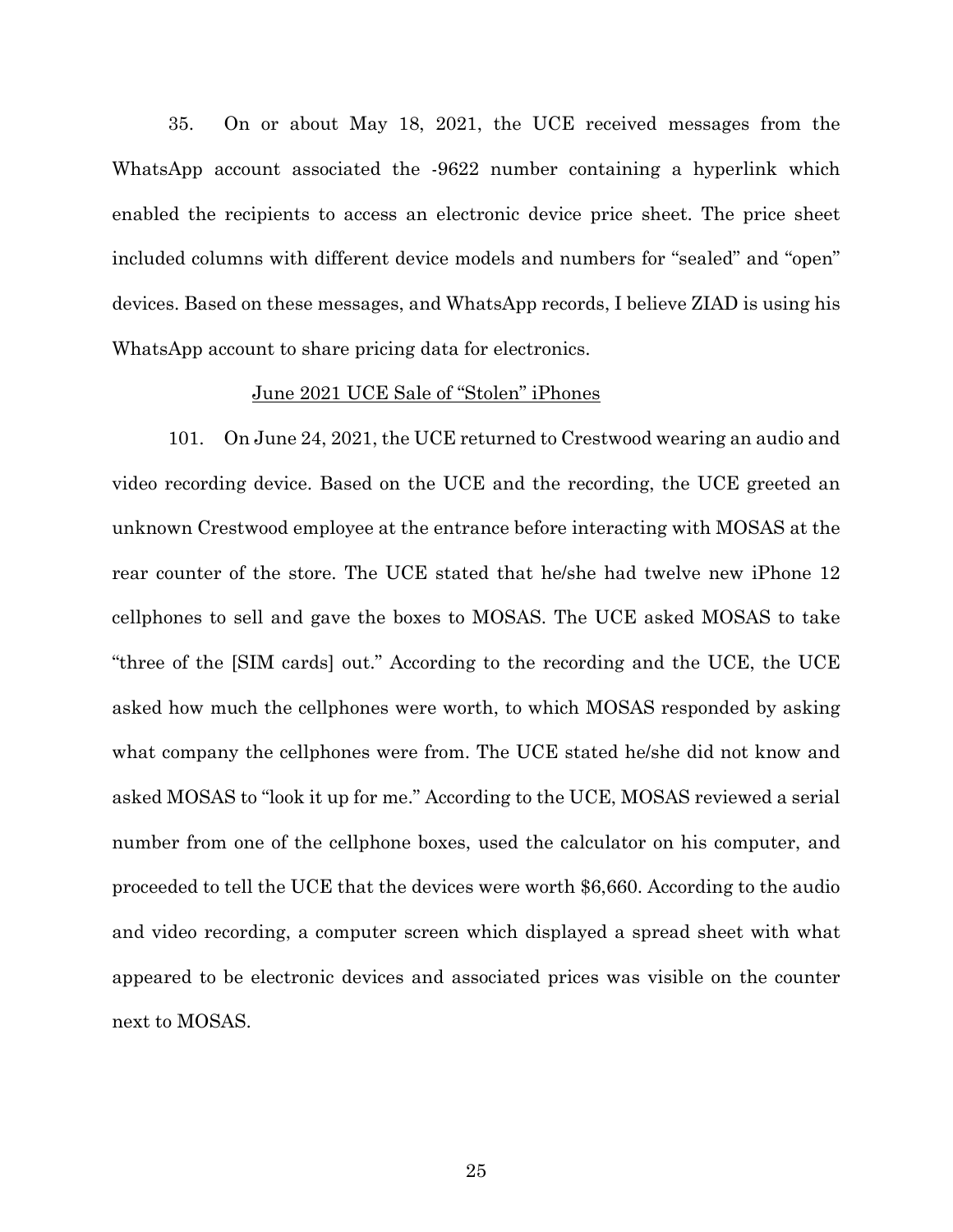102. Documented in the audio and video recording, MOSAS counted all the cellphone boxes and then asked the UCE if he/she wanted "three SIM cards?" The UCE confirmed, stating "yeah, pull three out. Three should be enough." The video recording showed MOSAS unwrapping the plastic from the new cellphone boxes and removing three SIM cards from the devices. The UCE told MOSAS "I might be able to get a lick and get a whole bunch [of electronic devices], but I'll let y'all know. Like say I get like 50 of them [cellphones], I still bring them all here?" MOSAS responded saying, "as many as you have." The UCE continued, "If I know it's happening, I'll try to give y'all a heads up. I'll hit [ZIAD] up on his cellphone to let him know." As previously discussed, the phrase "hit a lick" is slang for acquiring money quickly. In this instance, based on the context of the conversation, the UCE was referring to selling stolen goods.

103. According to the video recording, the UCE asked MOSAS what electronic device would get him/her the most money. MOSAS responded, stating: "12 pro max. Those ones you get like \$900 for." According to open-source research, the baseline model of the Apple iPhone 12 Pro Max retails for \$1,099. The UCE told MOSAS how he/she uses an associate to acquire the cellphones, stating: "The dude can get whatever, I just gotta tell him what to look for. But sometime the way he get it, he don't have time to look through the whole box." According to the audio and video recording, MOSAS acknowledged the UCE's statement by responding "yeah." Based on the audio and video recording and observations from the UCE, MOSAS proceeded to use a money counter under the desk to count \$6,660 in cash. The total retail value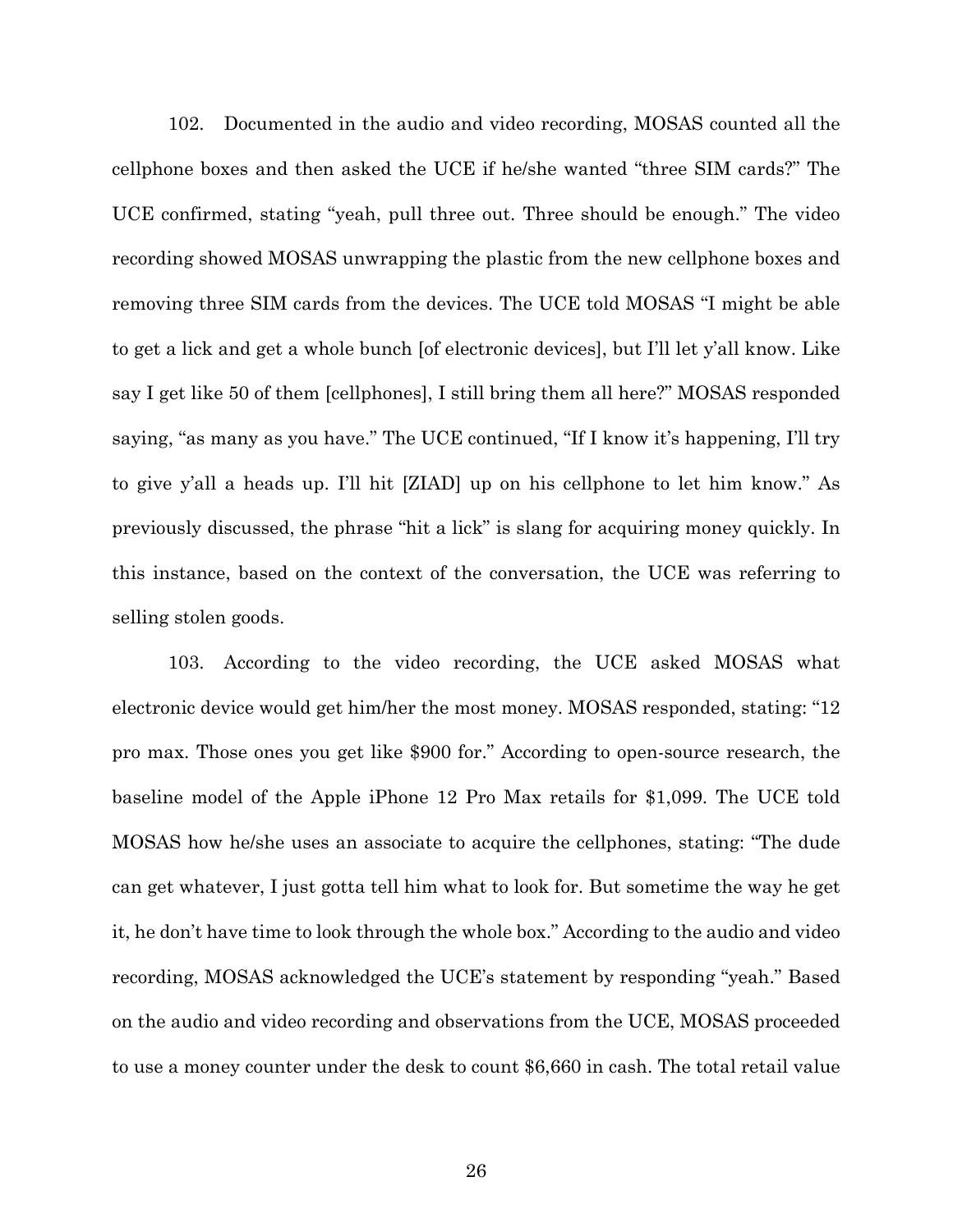of the 12 Apple iPhones was \$9,600. MOSAS subsequently paid the UCE for the 12 Apple iPhones and gave him/her a small plastic baggie containing three SIM cards.

104. Based on the audio and video recording, observations and statements made by the UCE, MOSAS's responses and actions during the sale, and my training and experience, there is probable cause to believe that MOSAS knowingly bought stolen cellphones from the UCE on June 24, 2021.

105. On June 25, 2021, the Honorable Jeffrey I. Cummings, a United States Magistrate Judge in the Northern District of Illinois signed a search warrant, 21 M 394, for FedEx Express packages shipped on June 25, 2021 from Crestwood.

106. On June 25, 2021, law enforcement agents executed a search of three packages originating from Crestwood at a FedEx Express distribution facility. The shipping labels on the outside of the boxes stated the shipper was "TNF INTL INC", located at an address in Royal Oak, Michigan. Open-source searches indicated the Royal Oak, Michigan address is a large residential apartment complex. Additionally, FedEx records show that TNF INTL INC does not list a specific unit or apartment number at this facility. Based on this information, I believe this is a false address.

107. The boxes were bound for Company J in Hong Kong. A search of the three packages revealed a total of approximately 238 separate electronic devices. Notably, two of the packages contained brand new Apple iPhones in their original packaging, while the third package contained a variety of used cellphones. Law enforcement matched the serial numbers of these phones and confirmed they were the same phones that the UCE sold to MOSAS at Crestwood on June 24, 2021.